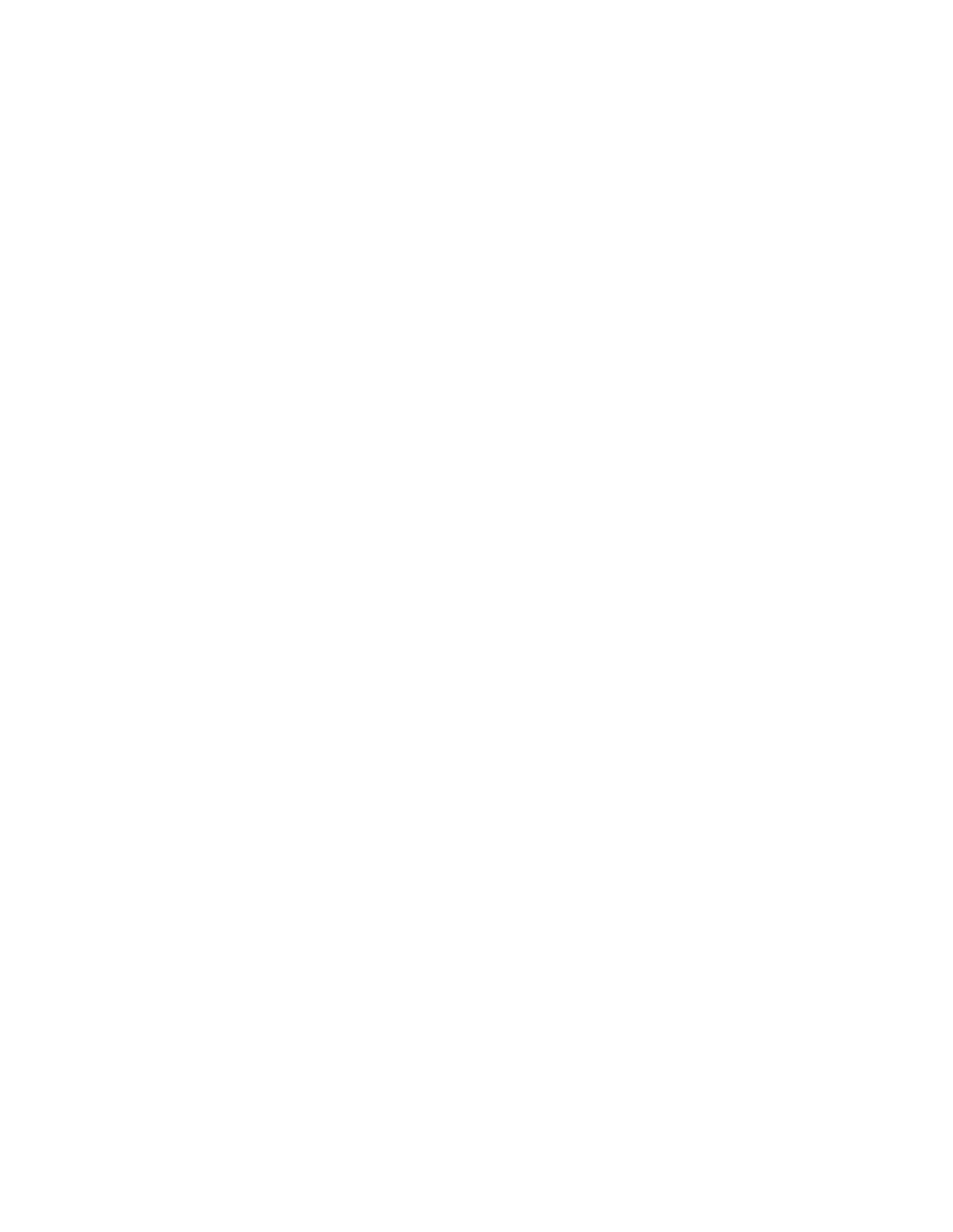# **Table of Contents**

| b) Nimbyism: A Barrier to the Supply of Special Needs and Affordable Rental    |  |
|--------------------------------------------------------------------------------|--|
|                                                                                |  |
|                                                                                |  |
|                                                                                |  |
| <b>Appendix</b>                                                                |  |
|                                                                                |  |
| An Incorrect Assessment of Rent Controls, the Tenant Protection Act, and other |  |
|                                                                                |  |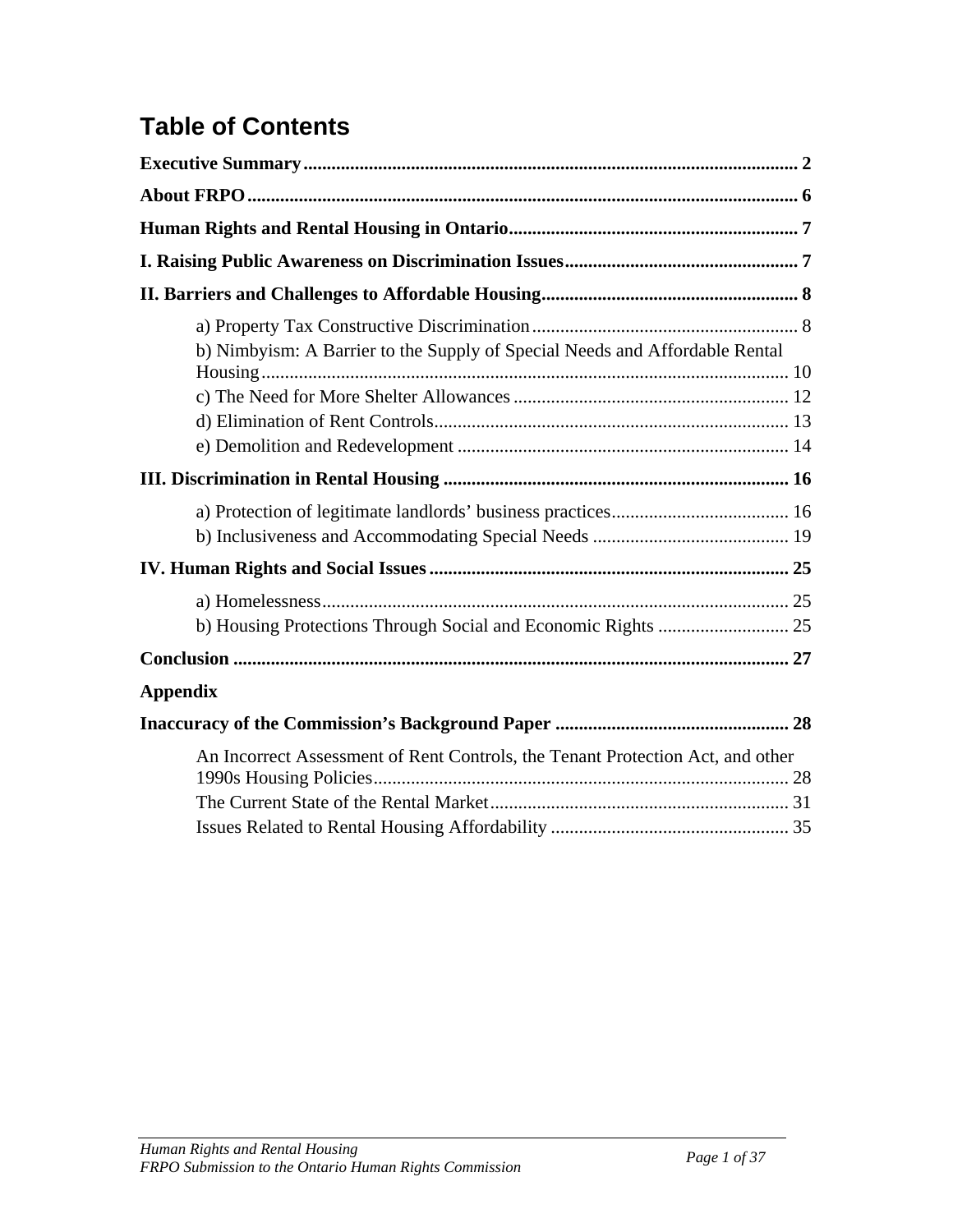# **Executive Summary**

The Federation of Rental-housing Providers of Ontario (FRPO) appreciates the opportunity to provide input into the Commission's consultation on Human Rights and Rental Housing in Ontario. Our organization is a strong supporter of human rights compliance and regularly provides education to landlords about their responsibilities under the Code. FRPO together with its members oppose discrimination in all its forms. In fact, our industry houses a disproportionately high number of visible minorities, recent immigrants, people with disabilities and households with low incomes, providing a valuable service to these households. We support inclusiveness and fair treatment for all.

Our submission covers a variety of issues, but we want to emphasize the need to balance the rights and responsibilities of housing providers, people seeking protection under the Human Rights Code and all other residential tenants. The rights of all residential tenants to be free from interference with safe and reasonable enjoyment of their homes and the rights of housing providers to use legitimate business practices and to earn a living must not be secondary to those who allege barriers to housing access. The Commission should ensure an accountable and responsible balance of rights in a way that affords dignity, respect and privacy to all affected parties.

In brief, the following points in our submission respond to the Commission's consultation questions:

- 1. **Raising Awareness of Discrimination Issues.** We welcome any efforts the Commission wishes to make to increase awareness. Greater awareness of rights and responsibilities will benefit all participants in the rental marketplace. We would be happy to work with the Commission in getting the word out to members of our industry.
- 2. **Affordable Housing.** We believe that the Commission should give priority attention to three areas if it wishes to promote housing affordability:
	- **Property tax constructive discrimination against rental households.** Tenants in Ontario are forced to pay up to four times the rate of property tax compared to households who own single family homes and condominiums. This is clear discrimination against a sector of society that does not have the same political clout (and who disproportionately represent protected classes under the Code) as those getting preferential treatment.
	- **NIMBY barriers to affordable housing.** This is a clear and growing problem in Ontario's planning system with opposition to development. It is getting more and more difficult every year to gain approvals for residential development, impacting supply which in turn has a major impact on affordability generally. However, the problem is particularly bad for special needs housing, of which there is a critical shortage in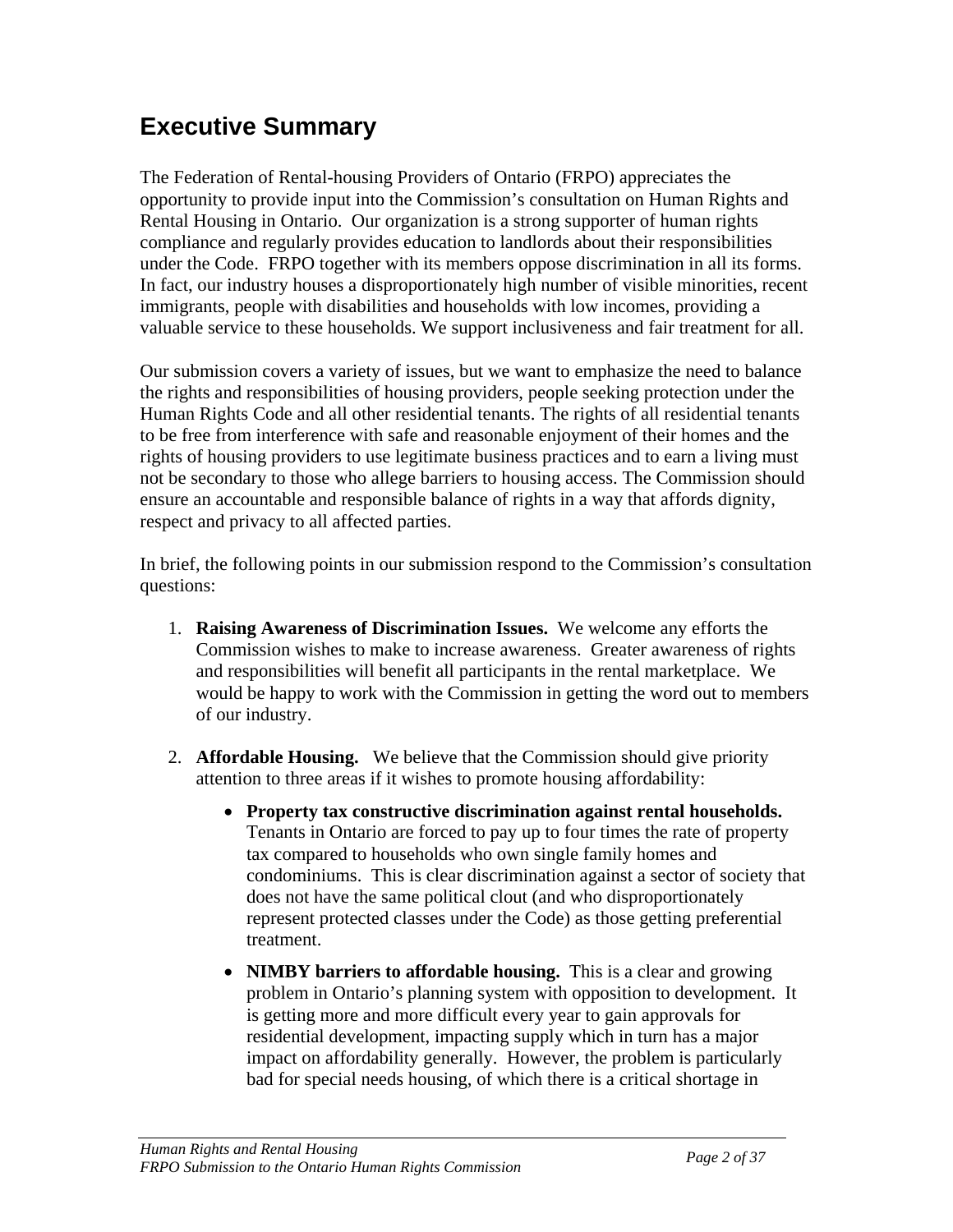Ontario. The Commission should express its concern about the impact that discrimination through the planning process has on vulnerable households.

• **Housing Allowances.** If the Commission really wants to see housing affordability addressed, a call for a new social housing development scheme will not do it. There are simply too many households in core need, and social housing development programs will not even keep pace with the growth in core need households. This will perpetuate the current lottery system unfairness where we fully address the housing affordability problem of a small number of households and leave the majority without assistance. The greatest, fairest and broadest housing affordability plan would be to have a broad housing allowance program.

#### **3. Discrimination in Rental Housing.**

- **Screening process.** The process of selecting prospective tenants is an important aspect of business life for a residential landlord. Rent regulation and residential tenancies legislation in Ontario, for those who are knowledgeable about how it is applied, provides very little protection for housing providers: most normal rights granted to every other business in society have been stripped away from landlords. For example, tenants in Ontario have been given lifetime security of tenure. Landlords have no ability to terminate business relationships with tenants, except in unusual circumstances. Because landlords only get one chance to assess prospective tenants, they need to be able to maintain basic rights to assess reasonable information. FRPO is satisfied that the current interpretation of Regulation 290/98 is a fair and reasonable process that protects the rights of prospective tenants, yet lets landlords conduct a reasonable assessment.
- **Accommodating Special Needs.** FRPO believes that society has an obligation to help those with special needs. It can be expensive to do so. The rental housing industry in Ontario in total represents about one half of one percent of the GDP of the province of Ontario. It is unfair to place the burden of special needs accommodation on this relatively small segment of society simply because they happen to be in the housing business. We believe that the Commission's interpretation of the "duty to accommodate" is too severe and is unfair. An overly strict interpretation of this policy will have the unintended consequence of reducing the supply of housing available for special needs households.

The requirements for landlords to grant accommodations for special needs must be clearly delimited and defined to provide certainty for housing providers. The current approach by the Commission and many Landlord and Tenant Board members to issues of "accommodation to the point of undue hardship" is unreasonable and undermines the principles on which accommodation is based. The industry and persons who require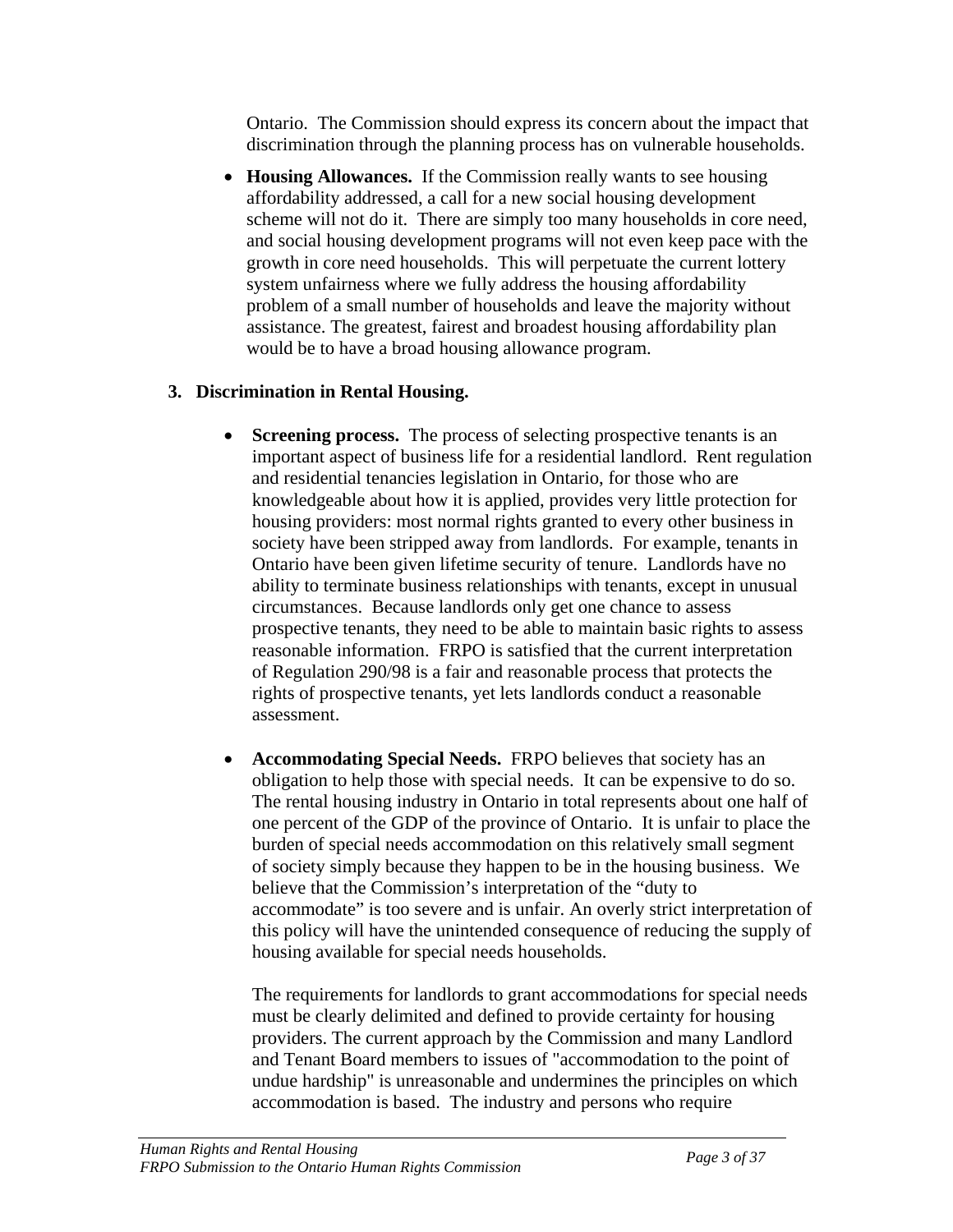accommodation should be provided with adequate guidelines, policies and standards for assessing and implementing accommodation as a response to discrimination under the Code. On behalf of private housing providers, FRPO would be pleased to work with the Human Rights Commission in establishing these guidelines.

Despite every sympathy for the handicapped, the Commission should not adopt policies which dictate that rental housing in a specific building, in a specific neighbourhood, with specific rent ranges is a right that is inherently tied to the right to housing. The duty to accommodate is best exercised in the context of accommodating a person's ability to be integrated into the broader rental housing community, rather than demanding that every rental unit be fully accessible to accommodate every physical limitation. Where physical modifications are appropriate, the Commission should advocate that the costs be offset by public funding or other financial incentives made available through governments rather than by the building owner and/or the person whose needs must be accommodated.

4. **Be Mindful of Your Judicial Role in Society.** The Human Rights Commission plays a judicial role in our society, not an advocacy role. Modern "housing and lowincome advocacy" on Ontario is characterized by non-factually based claims designed to attract attention, and justified on the basis of the advocates' belief that the cause is noble.

In its judicial role, the Commission must show itself to be balanced and free from bias. The Commission's Background Paper to this consultation suggests that the Commission intends to take on an advocacy role. In doing so, the Commission's background document has unquestioningly adopted the viewpoint of those who call themselves "housing advocates" in our society. As a result, the Commission has released a document which is full of errors and, in some cases, inappropriately political or biased. This is disconcerting to FRPO. And it also reflects poorly on the Commission. As an industry which stands to be directly affected by any actions by the Commission following this consultation, the background document has given us great pause. Among the problems with the document are the following:

- numerous factual errors:
- assertions about rental market conditions which are the opposite of the conditions demonstrated by factual information;
- political judgements about previous government's housing policies, based on incorrect information;
- omission of obvious factual information which would provide a contrary view to that laid out by the Commission in the document;
- indications of preferences for housing policies which have been discredited.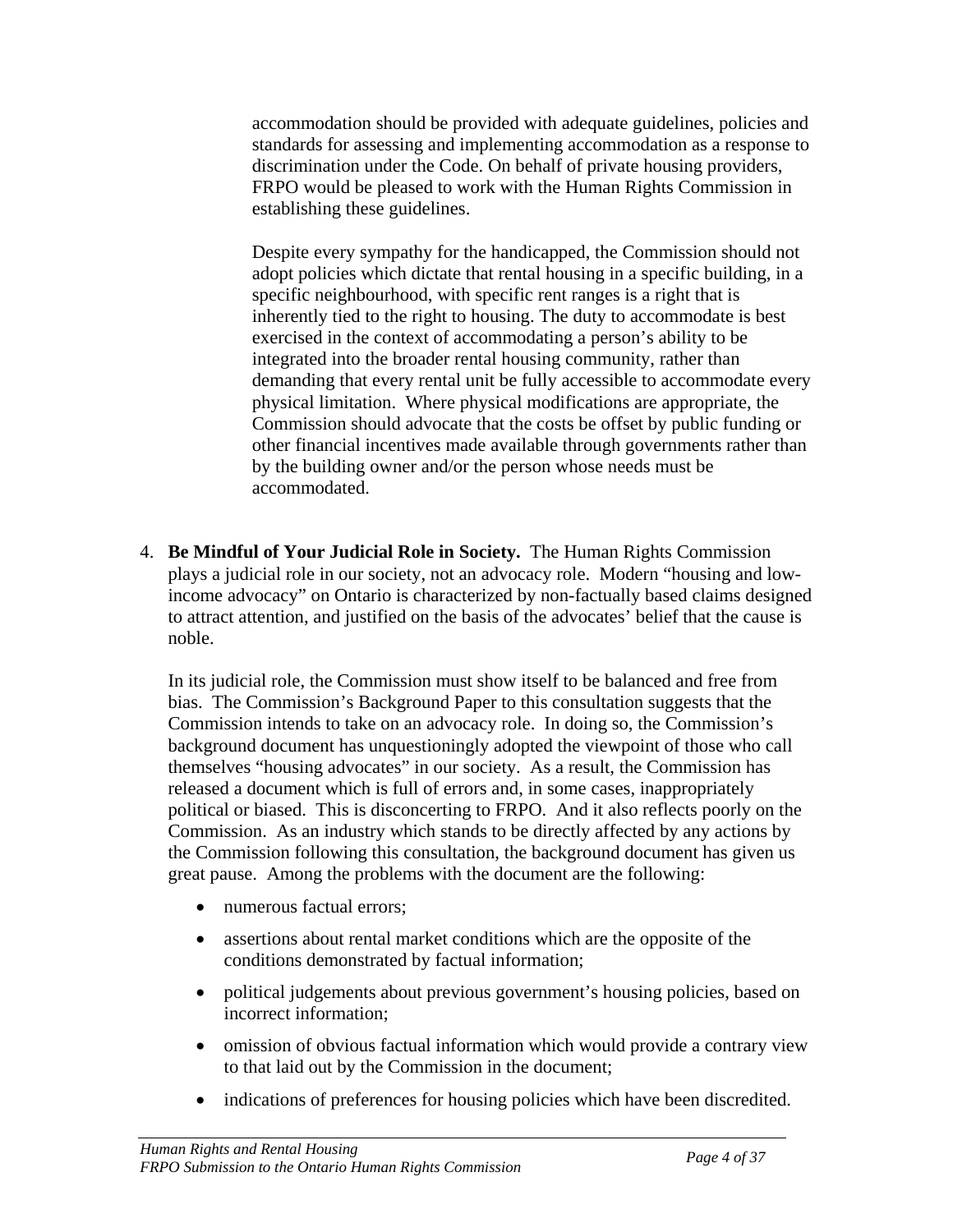Given all this, we urge the Commission to be cautious about taking on an advocacy role. The background documents reveals that the Commission may not have the foundation or factual information necessary to correctly advocate for positive effective policies.

FRPO looks forward to working cooperatively with the Commission in promoting and enhancing Human Rights Code compliance in Ontario.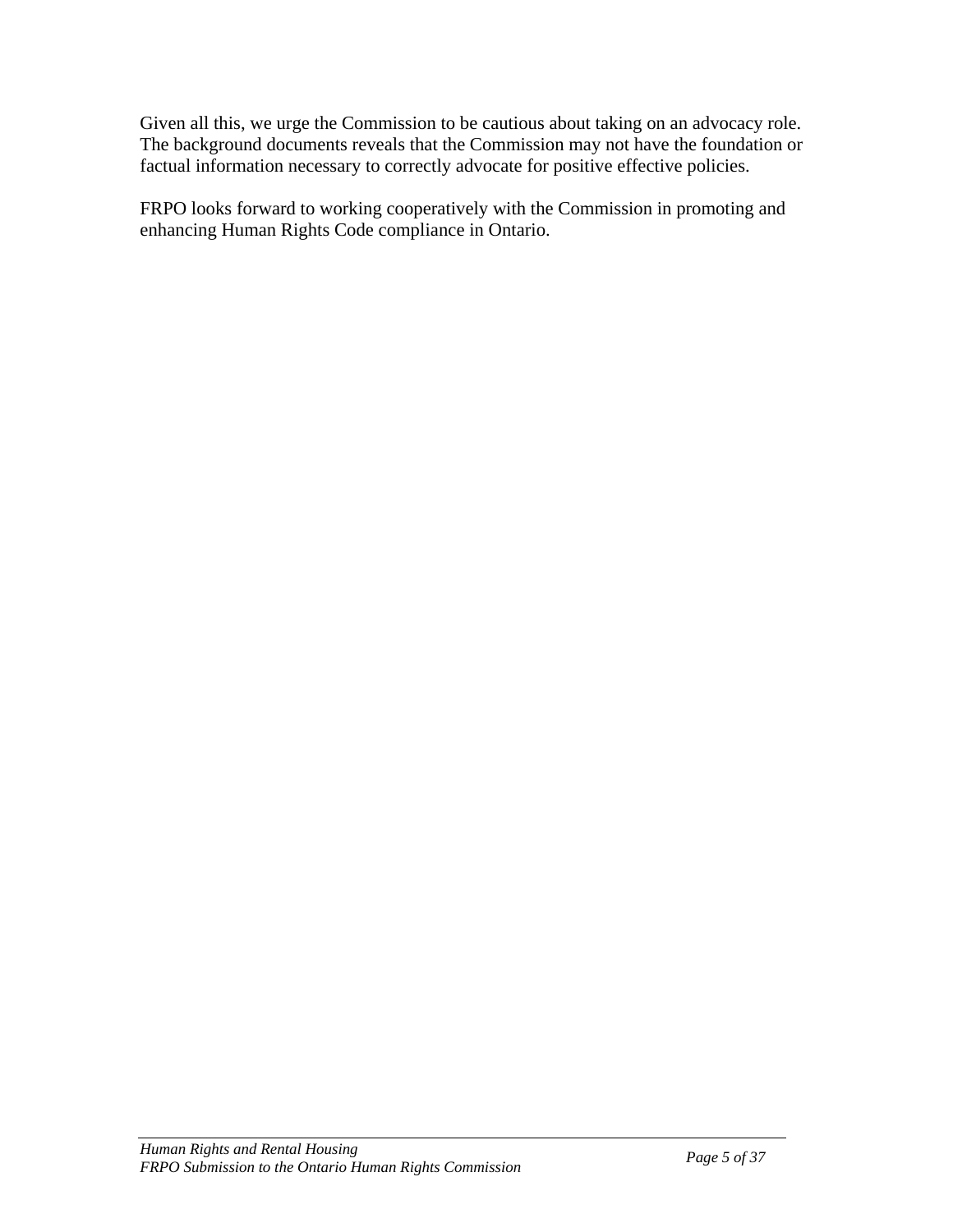# **About FRPO**

The Federation of Rental-housing Providers of Ontario (FRPO) is the province's leading advocate for quality rental housing. We represent a wide range of multi-residential housing providers, from the smallest landlords to the largest property management firms, as well as related industry suppliers and professionals from across Ontario. FRPO represents over 800 members who supply and manage homes for over 250,000 households. We are promoting a healthy and competitive rental housing industry by ensuring the impact of legislative and regulatory changes serve the best interests of landlords and tenants.

As a province-wide non-profit association, our objective is a balanced and healthy housing market with a vital rental-housing industry, choice for consumers, adequate government assistance for low-income households, and private sector solutions to rentalhousing needs.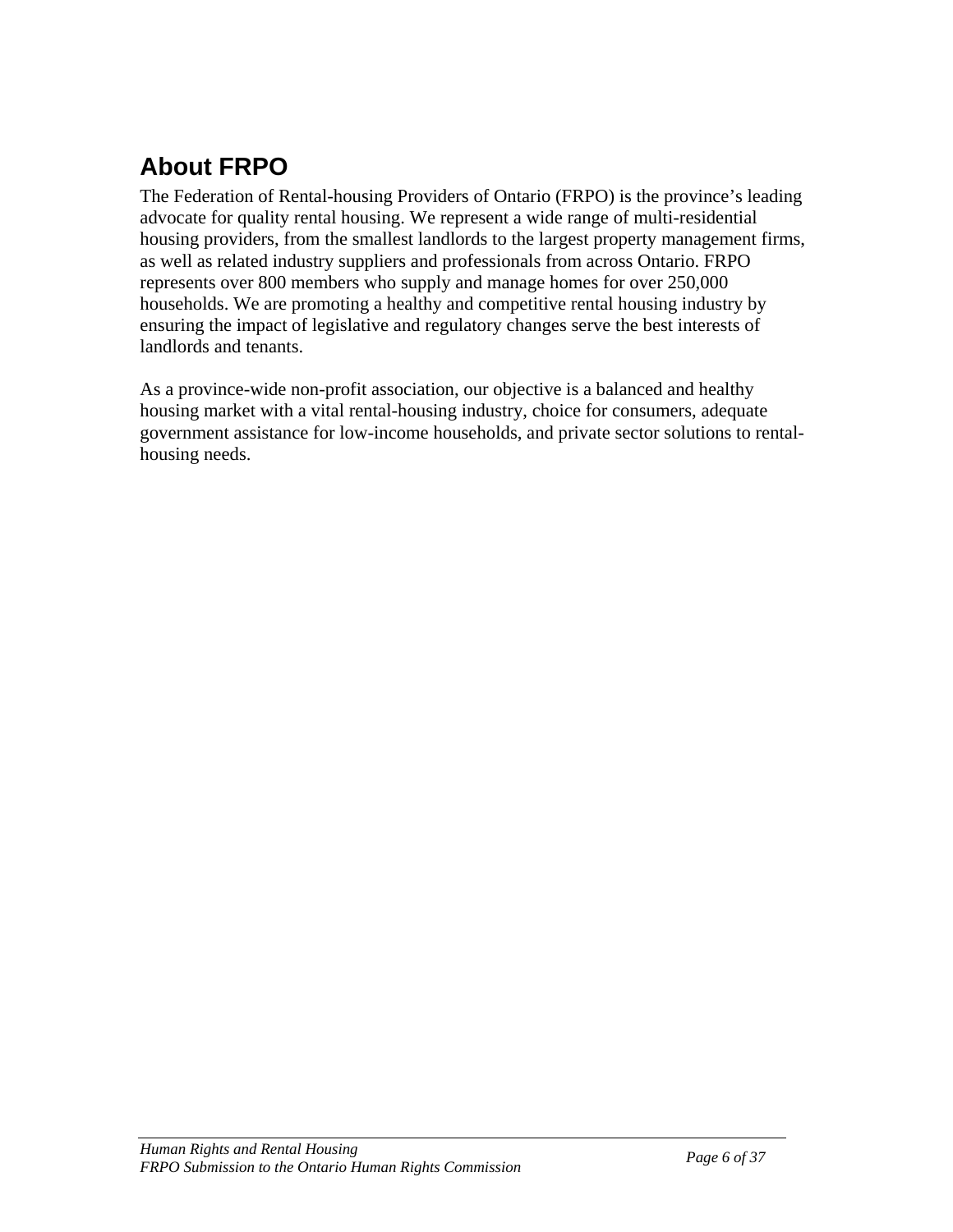# **Human Rights and Rental Housing in Ontario**

# **I. Raising Public Awareness on Discrimination Issues**

As one of many things that are considered a necessity, ensuring fair and inclusive access to affordable, adequate and suitable housing is an important issue. From the perspective of a housing provider, discrimination against individuals and groups based on race, colour, ancestry, religion, ethnic origin, citizenship, gender sexual orientation, age, marital status, disability, receipt of social assistance is unacceptable and should not be tolerated.

Over the recent past, there has been substantial progress in strengthening protections against discrimination based on the above noted grounds, especially in the area of access to rental housing. As pointed out by the Ontario Human Rights Commission (the Commission), rights complaints in the area of rental housing are almost negligible, forming less than 4% (90 out of 2399) of total complaints to the Commission. Continued public education and awareness will help to reduce the incidence of discrimination even further.

In Ontario, we already have an adjudication body that resolves legal disputes between landlords and tenants. The Landlord and Tenant Board bases its decisions on the provincial *Residential Tenancies Act*, which spells out the specific rights and responsibilities of landlords and tenants. These responsibilities include a requirement to adhere to the Human Rights Code. In its deliberations, the Commission should review the extensive rights and remedies already available to tenants through the Landlord and Tenant Board.

We welcome additional efforts to raise awareness provided they are genuinely intended to help avoid instances of discrimination. If the Commission believes that housing providers and landlords are contravening the Code, the most effective remedy would be to provide relevant education and information directly to owners, managers and others who are suppliers of rental housing. While many housing providers who are members of industry associations such as FRPO are informed of their legislative rights and responsibilities, there may be providers who require additional direction on how the Human Rights Code impacts their business. Some measures the Commission may want to consider include:

- A "For Housing Providers" section of the Commission's Website
- A booklet or fact sheet of Code requirements for housing providers and landlords
- Education seminars for housing providers and other industry professionals
- An anonymous telephone service for housing providers who have inquiries about their obligations under the Code

Rather than encouraging complaints from tenants for the purpose of reprimanding and penalizing housing providers who contravene the Code, a more sound approach in the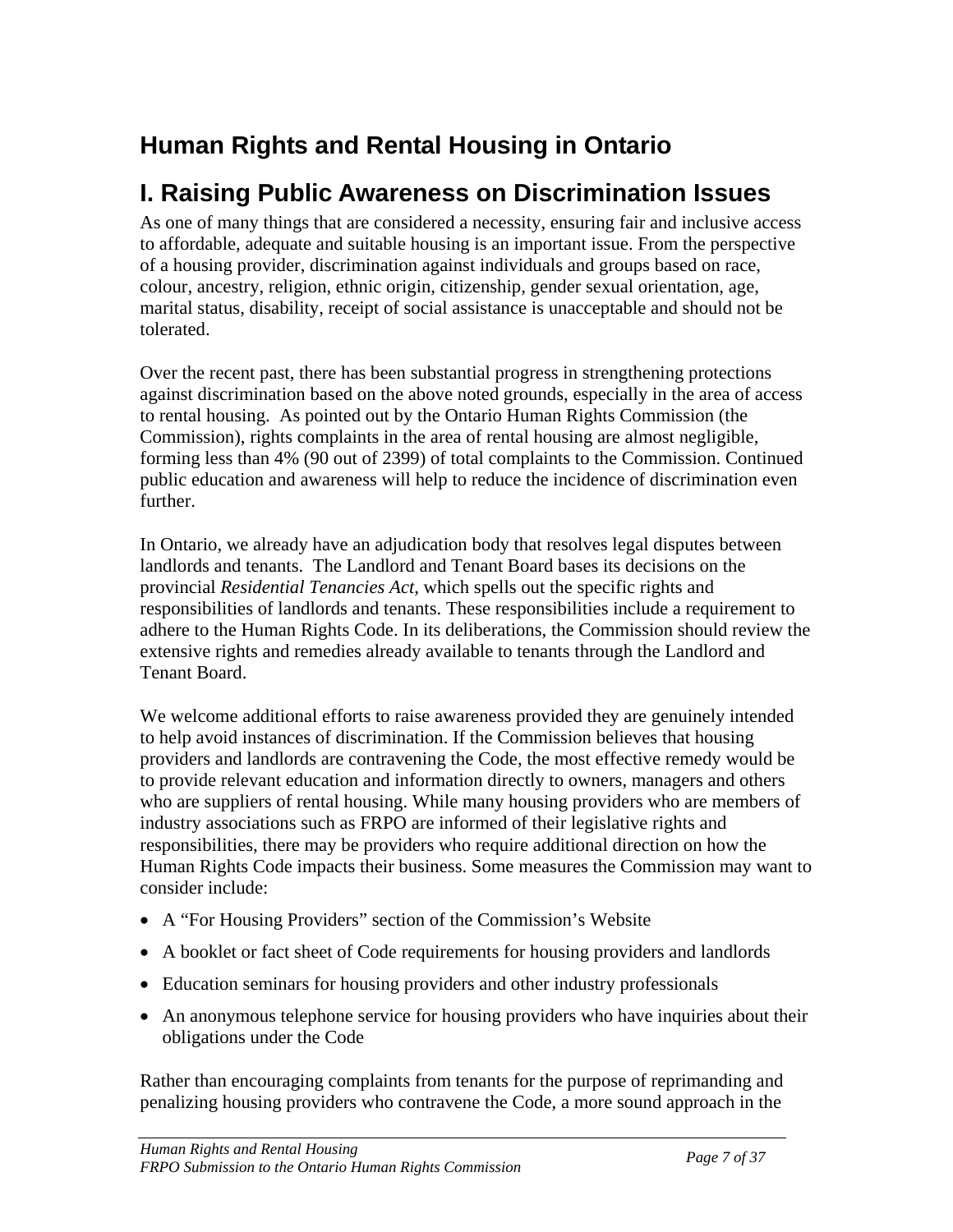promotion of human rights would be to help avoid violations in the first place by providing up-to-date information and education to landlords and managers. We would be happy to work with the Commission in getting the word out to members of our industry.

#### **Recommendation 1**

**To help reduce or eliminate discrimination, we recommend the Commission directly provide education and information regarding Code requirements specifically for housing providers.** 

# **II. Barriers and Challenges to Affordable Housing**

## *a) Property Tax Constructive Discrimination*

The multi-residential property tax in Ontario's largest centres constitutes the most regressive tax in Canada. It drives up the cost of the rental housing where the lowest income households in our society live by as much as \$100 per month. As the Commission points out, "those who live in rental housing are persons, typically, who have lower incomes and who are disproportionately vulnerable to discrimination and therefore identified by the Code". The current property tax treatment of rental households by municipalities constitutes constructive discrimination and therefore requires action by the Commission. This ongoing discrimination has been occurring because of the demographic make-up of tenants: with high proportions of vulnerable households, recent immigrants, the poor, etc., tenants do not have as much political clout in municipal politics.

The Commission should tackle this constructive discrimination directly. It should require that municipal governments begin moving towards equalization immediately. This one reform alone has the potential to reduce or eliminate the housing affordability problem of hundreds of thousands of low income renters in the province.

In Toronto, a multi-residential renter is paying on average about \$100 more per month than they would pay if they were taxed at the same rate as home owners (see Chart 1, below), yet they have half the income of homeowners. When averaged across all municipalities we find the same result: tenants who face over double the rate of taxation, yet have half the income of homeowners (see Chart 2). Chart 3 further below gives a few more examples of the tax rate differential between owners and renters in several municipalities.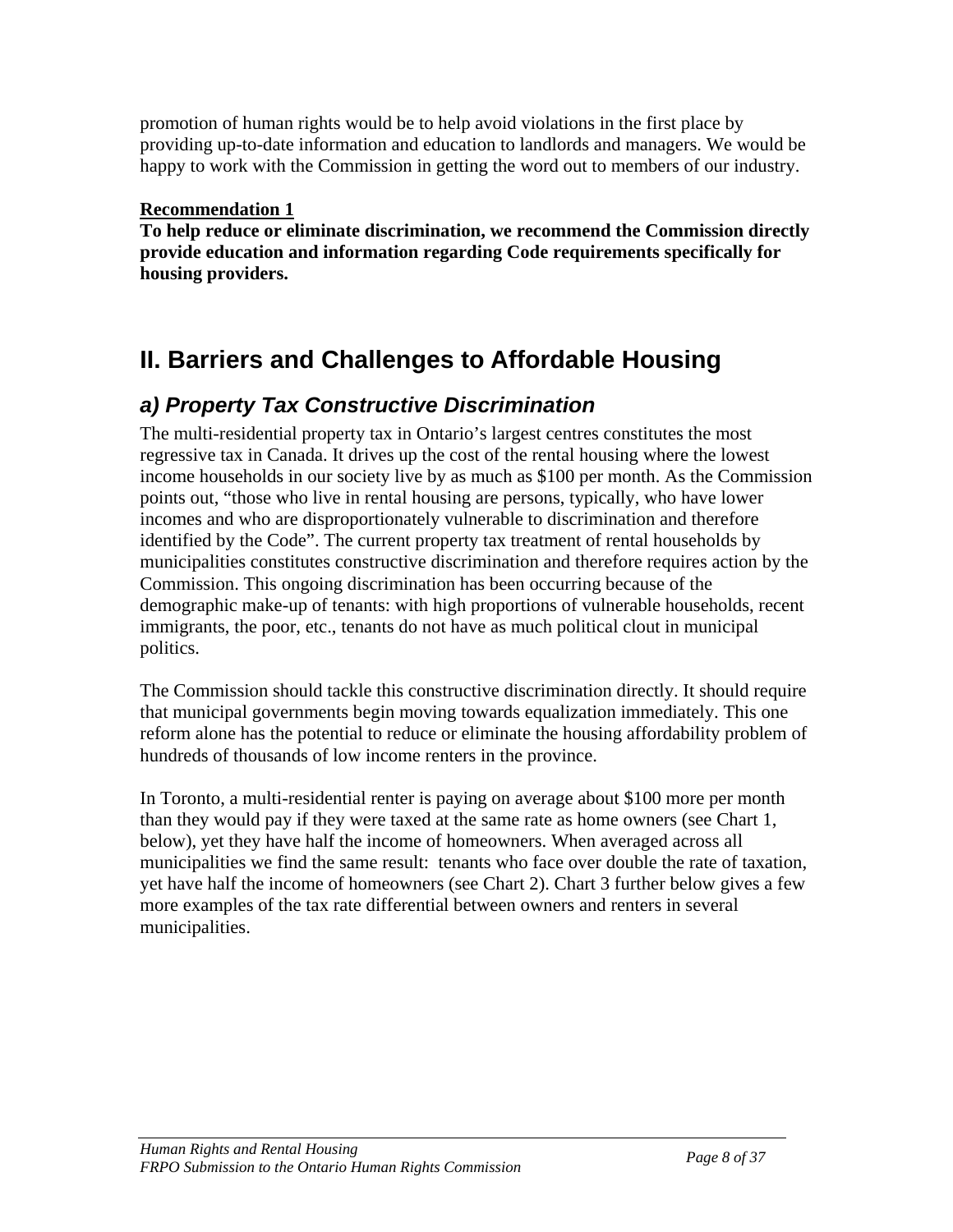

Provincial legislation requires that the full amount of property tax reductions be passed on to tenants. So any property tax reductions that result from the Commission taking action will be passed on directly to tenants.

The discrimination against tenants by municipal governments in the form of inequitable property taxes has been recognized by numerous provincial government studies, most recently the 2002 Beaubien Report to the Minister of Finance which recommended:

- Multi-residential properties be combined with the residential property class
- The municipal tax rate on multi-residential properties be reduced to the residential rate
- That municipalities be permitted to distribute the cost across all property classes, rather than shifting it entirely onto the residential class

Chart 3



**Property Tax Discrimination Against Tenants Across Ontario**

While the Ontario government took measures in the late 1990's to address this issue by passing legislation which limited tax increases on over-burdened multi-residential properties, in 2004 the province stepped backward and opened the door for many municipalities to increase already excessive multi-residential tax rates.

Source: FRPO Survey of Municipalities, 2007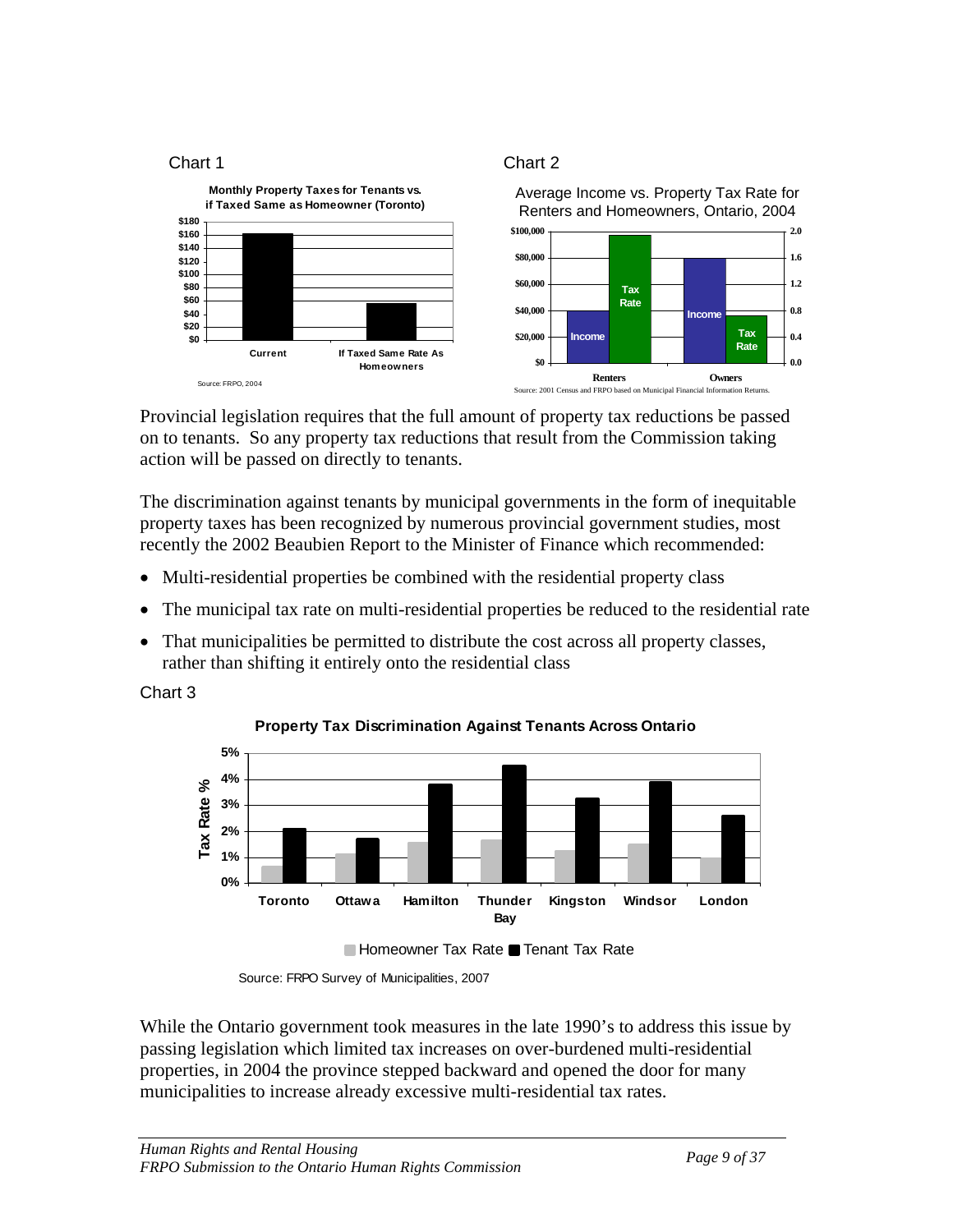This tax is not only discriminatory, it is regressive considering the much lower average household incomes earned by tenants. The average homeowner has double the income of the average renter. Given the current average rent in Toronto of just over \$1000, a \$100 tax reduction would translate into almost a ten percent rent reduction.

#### **Recommendation 2**

**If the Commission wishes to address the area of discrimination against tenants that has the biggest negative impact on affordability, we recommend it protest the inequitable property taxes imposed by municipal governments.** 

## *b) Nimbyism: A Barrier to the Supply of Special Needs and Affordable Rental Housing*

For many low income households, or those with special physical or mental needs, the type of housing most accessible to them is that found in higher density rental housing. Unfortunately, local government land use, zoning and planning policies discourage this form of housing development. In many cases, these policies are shaped by community and public opposition to intensification throughout Ontario, and political barriers are often thrown in the way of affordable or supportive housing developments due to negative public attitudes towards special needs groups.

### **Barriers to Special Needs Housing**

Nimbyism creates formidable barriers to special needs housing, such as dwelling structures designed, constructed or modified for disabled access. Housing for those with special needs must often be located in established neighbourhoods with close proximity to support services – as a result there are limited available sites for such housing. Options for those with special needs who require a particular form of housing are even more limited.

Local opposition to new supportive housing discriminates against those with special needs, while efforts to fight NIMBY opposition through the legal process costs housing providers significant money and delays the building of affordable and supportive housing.

Increased powers and authorities being delegated to municipal governments from the provincial government are only making this situation worse. While provincial and federal governments are allocating funding and resources towards these much needed accommodations, too often funds for special needs housing are wasted on legal battles to win local planning approvals. Without clear direction from the provincial government to prevent discrimination at the municipal level, the local planning process will continue to discourage the development of special needs housing.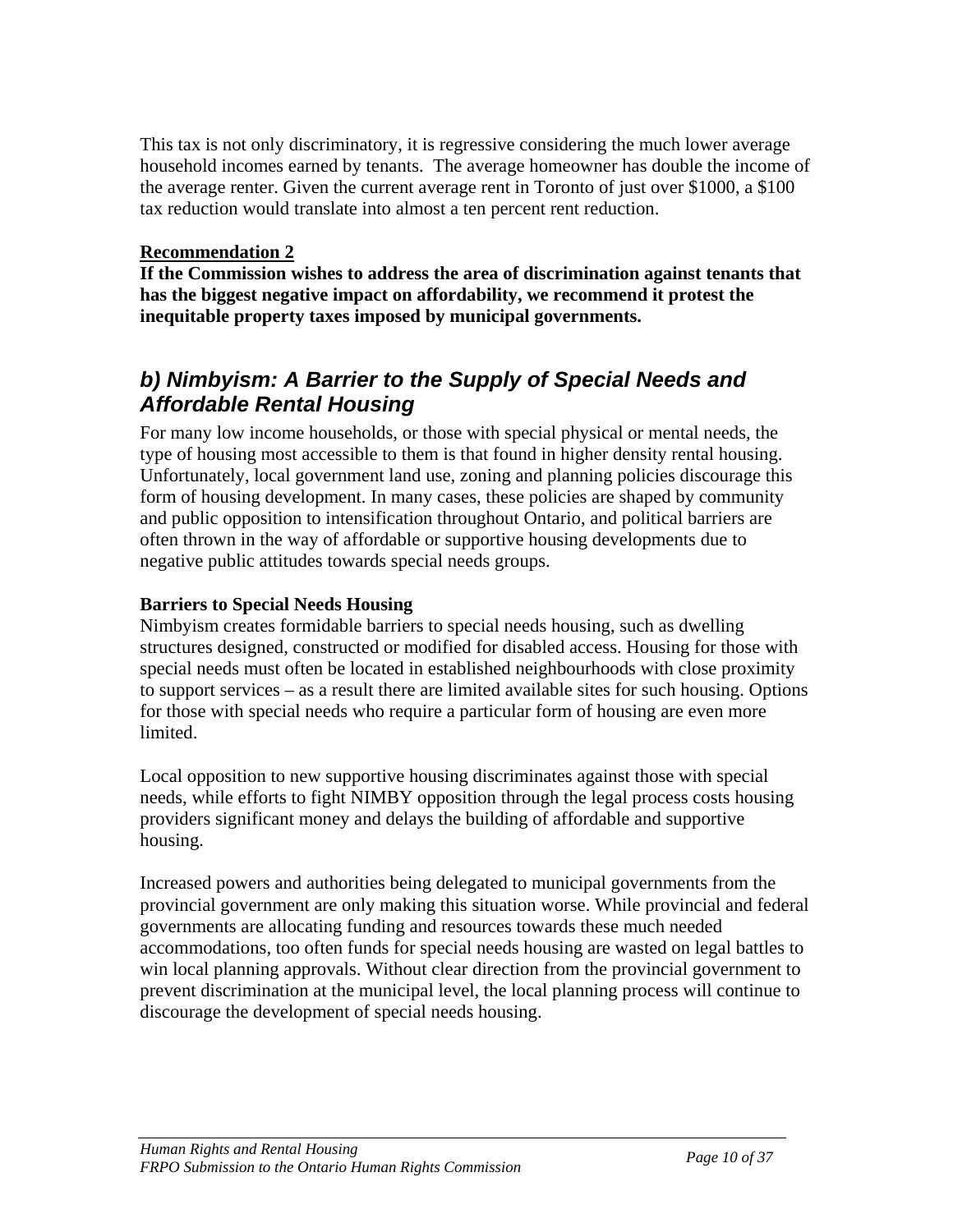NIMBY opposition against special needs housing is often manifested in the following ways:

- Restrictive zoning bylaws
- An onerous planning and land-use application process
- A confrontational public consultation process
- Political opposition and delay tactics in the form of NIMTO ("Not In My Term of Office")
- The sale of publicly owned lands for special needs housing is thwarted

Many of the same barriers NIMBY imposes on new special needs housing contributes to obstacles against new affordable housing for other lower income groups. The municipal public consultation process contributes to fueling neighbourhood opposition to higher density housing projects, while requirements contained in zoning and land-use bylaws create formal barriers to rental housing development. The Commission could play a helpful role in alleviating this type of discrimination by advocating in support of the following:

- **Strong Provincial Policy Statements:** the province must provide clear direction to municipalities to ensure an adequate supply of land be made available for development. This should mean expanding the available land supply, closer provincial monitoring of municipal performance in meeting targets, and incentives for municipalities that meet or exceed targets. Provincial direction should address the need to eliminate the effects of NIMBY opposition as early as possible in the planning process.
- **A Strong Ontario Municipal Board (OMB) With a Clear Mandate:** the province needs to ensure that the OMB has the ability to overturn local decisions that prevent affordable housing development based on NIMBY reaction. The local interest (or the perceived local interest) is not necessarily in the provincial interest. We are fortunate in Ontario to have an institution, the OMB, which can review local decisions against the provincial interest. To break down barriers to new housing supply, the OMB's mandate must be strengthened to ensure development decisions can review local concerns against the provincial interest in creating new opportunities for affordable housing.
- **More Provincial Intervention:** the province should intervene at the OMB when development applications are being opposed by municipalities, to ensure that the provincial interest in ensuring an adequate supply of housing is met.

#### **Recommendation 3**

**We recommend the Commission prevent discrimination by municipal governments against new special needs and affordable housing supply by ensuring the planning process places the provincial interest ahead of local community opposition.**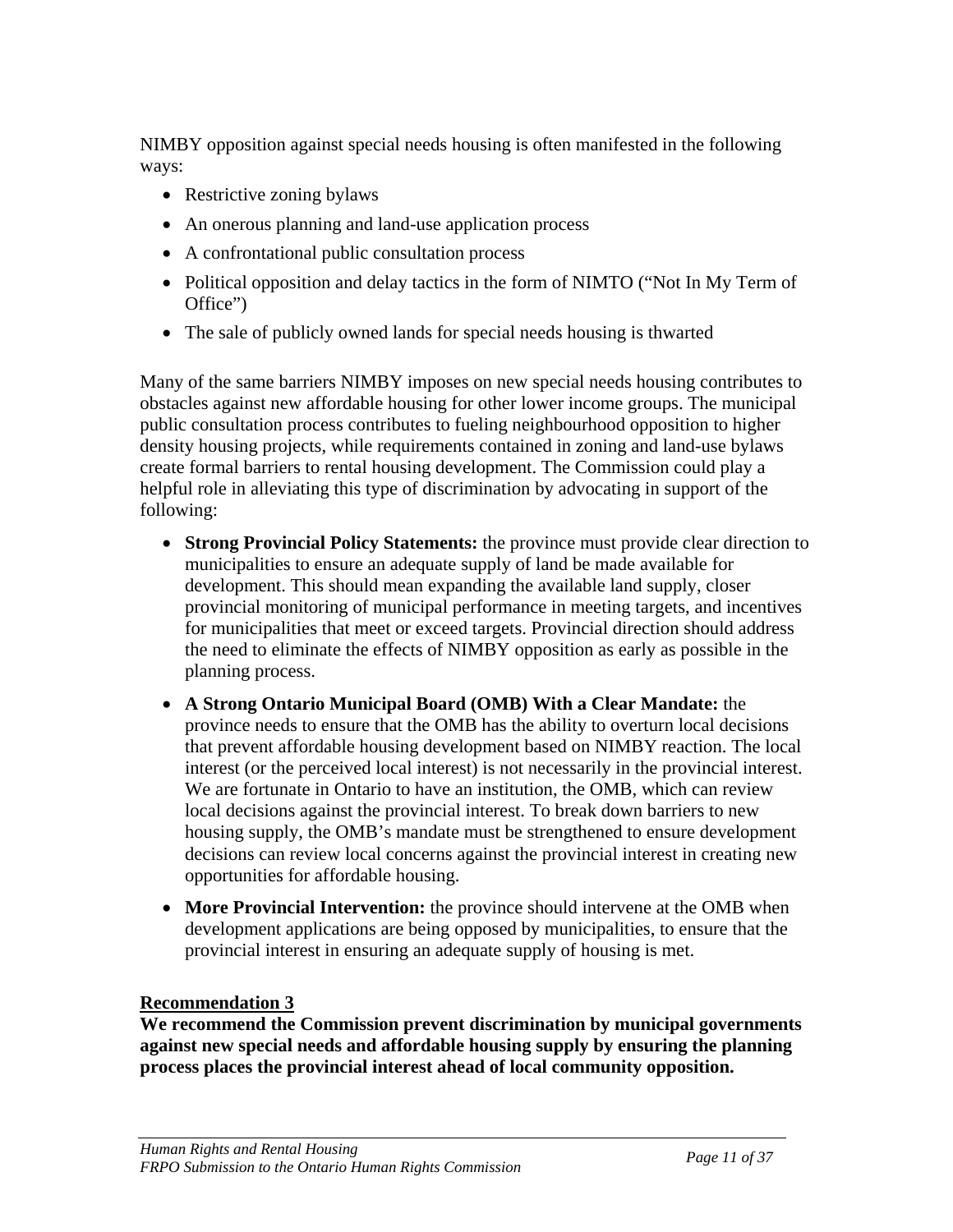## *c) The Need for More Shelter Allowances*

The Commission's Background Paper states, "When properly funded and operated efficiently, social housing has been one of the most effective ways of providing affordable and adequate housing to Ontarians". There is, however, much evidence to support the use of alternative initiatives, such as housing or shelter allowance subsidies, as a more effective and equitable way of providing housing assistance to those in need. In fact, the Ontario government in its most recent 2007 Budget allocated \$185 million towards creating shelter allowances for an additional 27,000 low-income households.

### **Social Housing Projects Create Barriers and Inequity**

Ontario's recent \$185 million housing allowance policy initiative is a positive step towards addressing affordability issues, and helps low-income families afford housing without the negative and inequitable outcomes associated with new social housing construction. The Commission, before advocating in support of more social housing, should be aware of some of its adverse impacts (some of which worsen discrimination) on low-income tenants, including:

- Segregation and ghetto-ization of low-income groups
- Impeded labour mobility social housing tenants can only live in specific locations and miss out on employment opportunities that are too distant from social housing properties
- Inequitable rationing needy households are forced onto first-come-first-served waiting lists
- Lack of autonomy social housing tenants lack the freedom to live where they would like
- Lack of privacy By living in social housing, tenants are forced to disclose their low-income status and may face even more bias by being publicly stigmatized.

Portable housing allowances alleviate many of these negative consequences of social housing, and are a much more cost-effective policy for assisting low-income households to access housing. In addition to the affirmation by Ontario's recent initiative of shelter allowances as a positive alternative to social housing, portable housing allowances were introduced in Saskatchewan and have also been successfully used in the provinces of British Columbia, Manitoba and in Quebec, which is the only province to have a universal entitlement program.

#### **Recommendation 4**

**To provide more effective support and reduce discriminatory barriers against lowincome households, we recommend the Human Rights Commission advocate for a long-term universal shelter allowance program in Ontario.**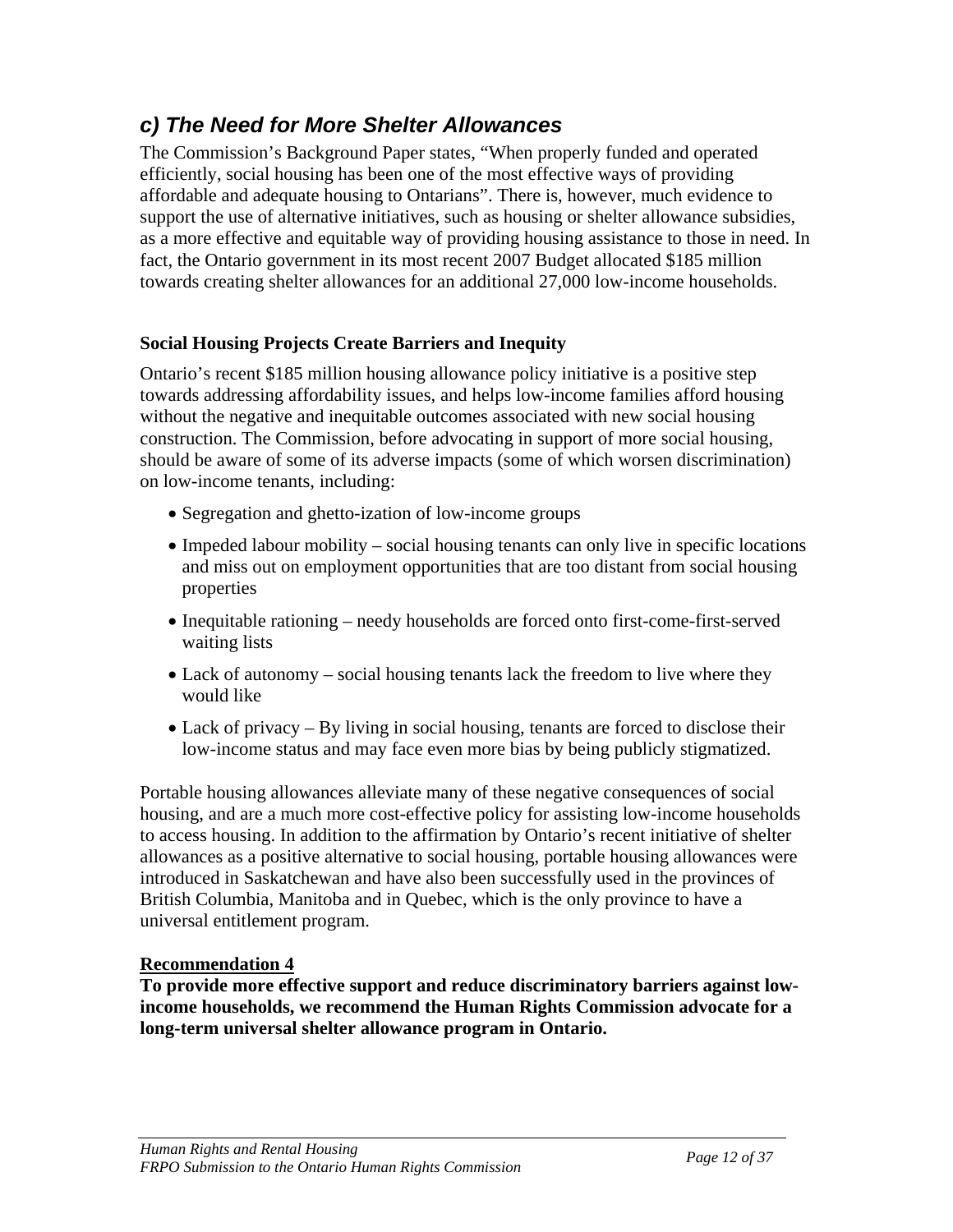## *d) Eliminate Rent Controls*

Rent controls have been shown conclusively to reduce housing supply, while increasing demand, which worsens the housing affordability problem for low income households. With high vacancy rates in Ontario, this is an opportune time to eliminate them. At least eight Nobel Laureates have opined that rent controls are a terrible policy. One of the reasons that these knowledgeable people are against rent control is because they reduce the availability of affordable housing, and it is most often the poor and vulnerable who are most impacted.

Ontario's experience has shown that the imposition of rent controls in 1975 resulted in lower average vacancy rates and a long-term decline in the construction of new rental housing. Inevitably, rent controls lead to lower quality housing and less choice for renters.

Advocates for rent control have long argued that such price regulation leads to more supply of affordable units and better quality through tighter and more rigid control of the market by the government. Unfortunately, rent controls always result in the exact opposite. The artificially lower price after rent control results in excess demand and hoarding of rental units by households who could easily afford market rents. Lowerincome tenants are then shut-out of a tightened rental market. Ironically, the exact conditions the Human Rights Commission is trying to prevent – discrimination against lower income tenants and dubious screening of prospective renters – are inevitably exacerbated under a rent controlled environment. This is a natural reaction to the abnormally high demand facing providers of rental housing in a price-controlled environment.

Unable to increase rents to keep up with wages, capital, taxes, interest rates and utility costs, properties under rent control inevitably decline in quality. As housing providers struggle just to maintain their units in a good state of repair under rent control, investment in new rental housing grinds to virtual halt. As Chart 4 below shows, there was a 96% decline in new rental starts by the mid 1990's compared to average pre-rent control levels since 1975 in Ontario.

#### **Chart 4 Ontario Annual Rental Starts 1970 to 1998**



*Source: Ministry of Municipal Affairs and Housing and CMHC*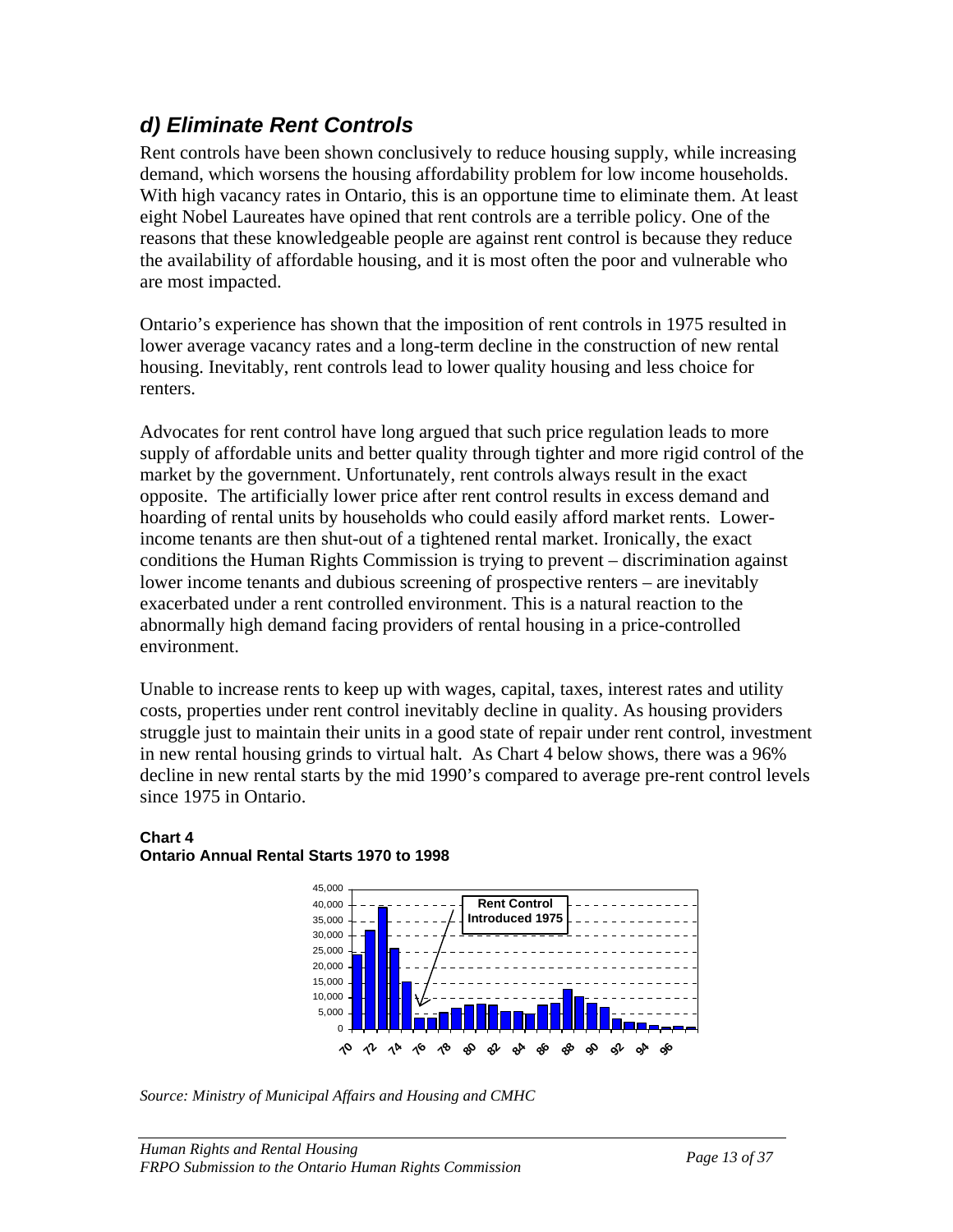As shown in the Appendix in Chart 10, since the province allowed the setting of market rents on vacant units in Ontario almost a decade ago, the number of new annual rental starts has increased steadily, almost 400% higher in 2006 than in 1997. Also, a 2001 Survey conducted by FRPO indicated that with the easing of rent controls in the late 1990's, landlords had infused increased capital expenditures into their buildings, with per unit investments increasing from less than \$400 in 1995 to almost \$1,200 in 2000, a 200% increase in just five years. The elimination of rent control on vacant units in Ontario in 1998 also lead to rents being reduced in real terms, with 2007 inflation adjusted rents now near late-1990's levels.

#### **Recommendation 5**

**With evidence, and a large amount of it, clearly showing the negative impact on low income tenants from rent control, we recommend that the Human Rights Commission advocate against any form of price regulation in rental housing.** 

## *e) Demolition and Redevelopment*

There is a growing trend of municipalities implementing policies to prevent the demolition, redevelopment and intensification of old rental buildings. These misguided policies create a barrier to the supply of affordable housing by:

- Reducing the number of available affordable home ownership opportunities for tenants
- Discouraging much needed capital investment in older buildings and aging neighbourhoods
- Deterring investment in new rental housing by reducing the value of the property asset due to its restricted use

Conversion policies are, in many respects, similar to rent controls in this matter. They are brought in as a proposed solution to a real or perceived housing shortage. In fact, they exacerbate the shortage, by massively discouraging investment in rental housing. It is not surprising that very little modern rental supply comes through traditional purpose-built rental housing. The presence of current rent controls, the presence of existing municipal demolition-conversion laws, the history of regulation of the industry in Ontario, and the constant threat of new and tightened regulation, make investment in purpose-built rental housing less and less attractive.

Demolitions and redevelopment, when they occur, almost always result in the construction of more - and better - housing units than existed before. Redevelopments from conversions and demolitions increase the overall housing supply and improve the vitality of communities and neighbourhoods. Restrictions on these redevelopments limit the capacity of older properties to house a growing population and reduce available resources needed to renew and revitalize buildings that are in decline.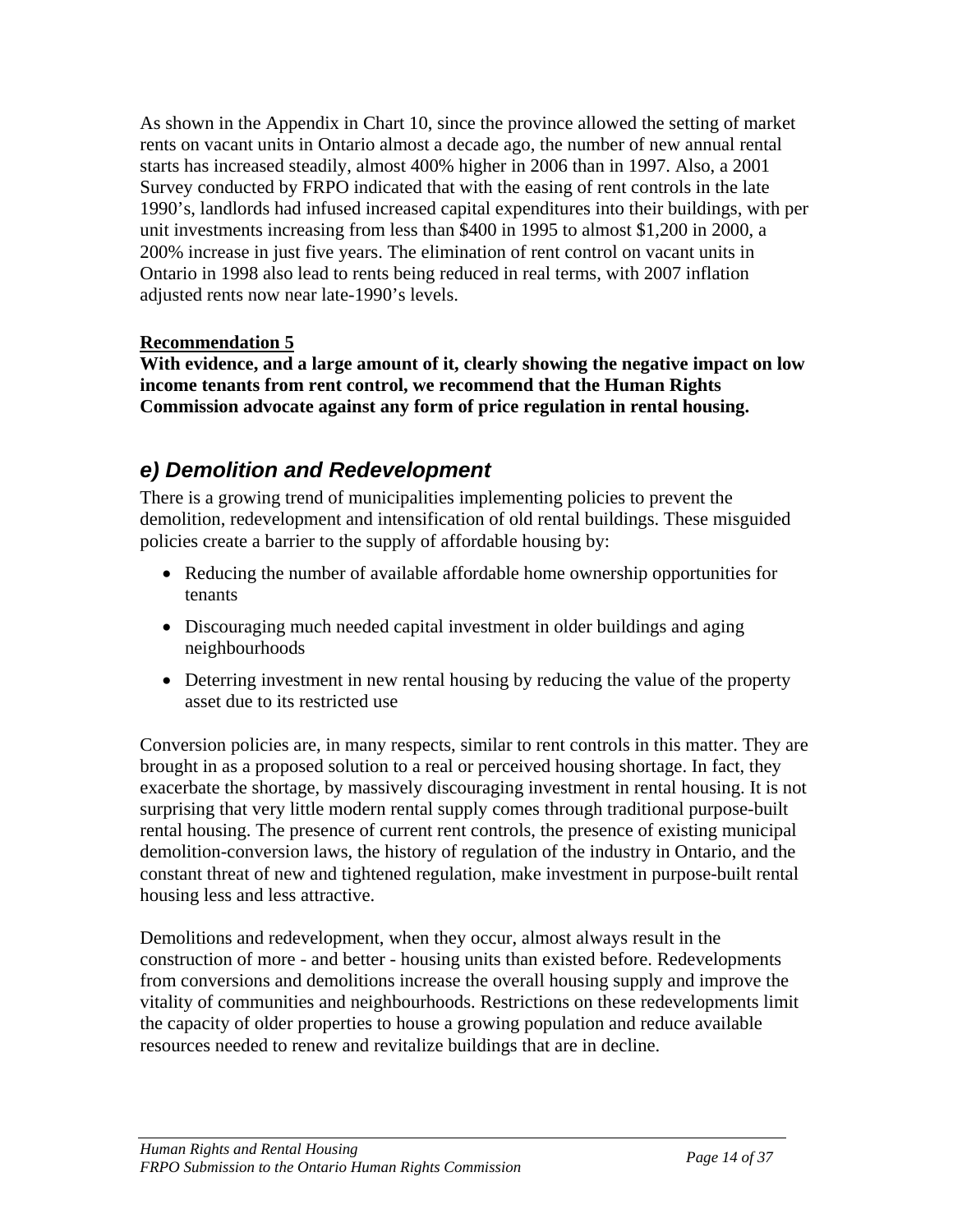### **Conversion/Demolition Policies Violate People's Rights**

### *Rights of Tenants*

Policies which prevent conversions are viewed negatively by many tenants, who would appreciate the right and the opportunity to purchase their units. In a society where an increasing percentage of the population wishes to own rather than rent, the rights of tenants to have access to as many affordable home ownership opportunities as possible should be protected.

A large study by the U.S. Department of Housing and Urban Development (HUD) found that conversions clearly provided for a disproportionately high number of ownership opportunities for single people, especially single females and visible minorities, in comparison with the rest of the ownership stock. When tenants are able to easily purchase a home due to conversion opportunities, the result is an overall reduction in the demand for rental housing, and this benefits all other existing tenants, especially those with lower incomes.

#### *Rights of Property Owners*

When governments take away the right of a rental housing property owner to change the use of their property, it is an expropriation of their property rights. This perception is exacerbated when such rights continue to be provided to owners of other property classes. Governments have every entitlement to assist needy tenants, indeed industry associations such as FRPO have advocated for many effective policies to provide assistance to lower income renters. It is morally wrong, however, for any level of government to abuse the rights of a small minority of property owners by confiscating the value of their assets and destroying their livelihood.

Advocates of policies to prevent conversions and demolitions falsely argue that allowing the conversion of rental housing into other uses reduces the supply of rental housing. In fact, conversion of ownership housing to rental housing over time has massively dwarfed conversions of rental to ownership. This fact, coupled with the overall decline in the percentage of Ontarians who rent, means that such policies are unnecessary, and for reasons discussed above, actually reduce the supply and quality of affordable accommodation choices.

FRPO also reminds the Commission that when municipal governments argue in favour of policies to prevent conversion of rental housing to other uses, it is often based on the rationale of protecting the tax revenue that is generated by property tax rates on rental buildings that are many times higher than tax rates imposed on condominiums and houses. This is the same property tax inequity that we strongly argue is a severe form of constructive discrimination against tenants by municipal governments.

### **Recommendation 6**

**To improve the overall supply and quality of affordable housing opportunities, it is recommended that the Human Rights Commission oppose government policies that prevent the conversion and demolition of rental properties.**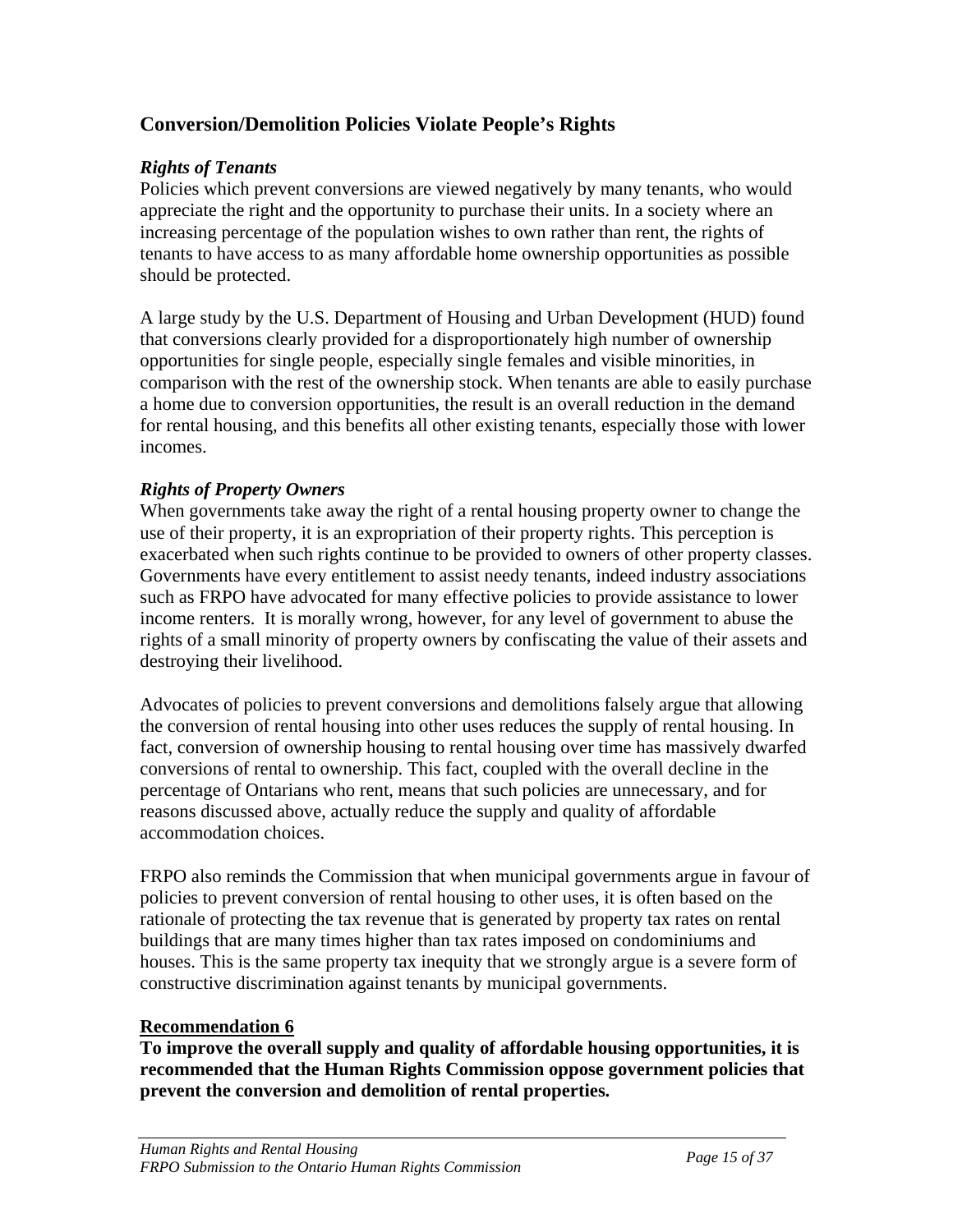# **III. Discrimination in Rental Housing**

## *a) Protection of legitimate landlords' business practices*

#### **i) Regulation 290/98 and the Selection of Prospective Tenants**

The Human Rights Commission must recognize that housing providers have a legitimate need to assess prospective tenants, so long as they do so in a manner consistent with the Human Rights Code. FRPO is satisfied that Regulation 290/98 under the Human Rights Code prescribes fair, equitable and legitimate business practices permissible to landlords in selecting prospective tenants for residential accommodation. These business practices are carried out in order to prevent undue economic hardship on the housing provider. **There is no need to re-interpret or amend this Regulation.**

The right of a housing provider to select a prospective tenant as a customer remains one of the most important ways for property owners to maintain the viability of their businesses and their livelihoods. With provincial residential tenancies legislation providing tenants with the security of lifetime tenure, selecting a tenant often proves to be the most important decision a housing provider can make, and is indeed often the most critical step a housing provider can take to avoid undue economic hardship.

#### *Regulation 290/98 Balances the Rights of Tenants and Landlords*

Under the current interpretation, landlords may request income information from prospective tenants only if the landlord also requests credit references, rental history and credit checks. Income information can only be considered together with all the other information the landlord has obtained. This prescribed process offers a fair and equitable balance between protecting the rights of tenants to apply to live in private rental housing, and protecting the rights of landlords to carry out legitimate business practices and avoid economic loss.

#### *Risk Management in Rental Housing*

Landlords face a fundamental problem in that agreements with tenants to rent property are in fact a credit transaction. The landlord depends on the integrity and creditworthiness of the prospective tenant.

When a case of non-payment occurs, the result is a long, costly process for the landlord to gain back the right to rent a unit to another tenant. In Ontario, it currently takes an average of almost 80 days to complete this process and on average costs the housing provider over \$3000.

Due to this significant risk, landlords require a process to select tenants that helps to avoid undue economic hardship to their livelihood caused by cases of non-payment and default. This process must include any legitimate business practice that helps a landlord assess a prospective tenant's ability or willingness to provide regular rent payments.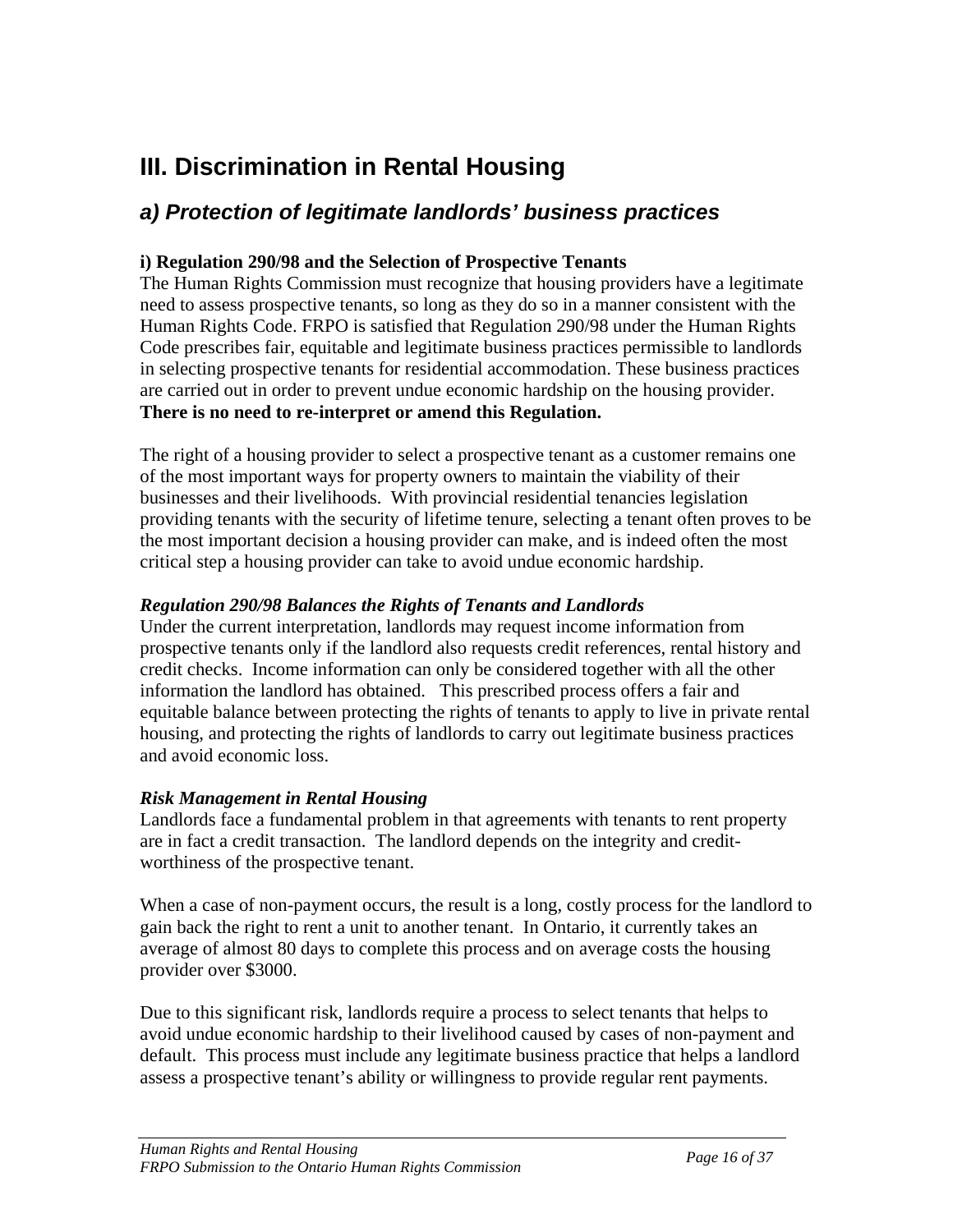#### *Dealing with Cases of Rent Non-Payment*

In fairness to other tenants, one solution to helping housing providers manage financial risk would be legislative changes to allow the expedited eviction of non-paying tenants. When the *Residential Tenancies Act* was introduced, similar provisions were passed into law that allowed the expedited eviction of tenants who cause severe damage or impaired the safety of others.

If landlords faced reduced risk and lower costs related to non-payment cases, they would have more assurance that prospective renters will not endanger their financial security and ability to earn a living. The long term result of such a policy tool would be enhanced accessibility to rental housing for lower income households. To further reduce cases of rent nonpayment, governments should increase resources for social assistance payments and rent banks to help lower income households.

#### **ii) Requiring Prospective Tenants to Obtain a Guarantee**

Section 2(1) of Regulation 290/98 under the Human Rights Code permits landlords to require prospective tenants to obtain a guarantee for the rent. A landlord should be entitled to ask for a guarantor when there is any doubt about a prospective tenant's ability to meet any of the lease obligations, based on a review of all of the information gathered.

There are many instances that justify a housing provider's request for a guarantee. These include but are not limited to:

- When there are concerns that a prospective tenant may not be able to pay the rent
- When money to pay the rent is coming from another person rather then the tenant
- Lack of tenancy history
- Insufficient credit record

The importance of a guarantee request is that it allows prospective tenants, especially lower income renters, to enhance their access to rental housing by providing assurance to the landlord that rent will be paid, and should the rent not be paid the landlord can take collection action against the guarantor. The guarantee request, where applied, is an important part of the assessment of a prospective tenant and permits applicants to appear as favourable as possible as a renter.

The request for guarantees is extremely common as an acceptable and legitimate business practice among any vendor or leasor conducting a credit transaction for a customer, such as mortgage lending for home purchases. It is appropriate that requests for a guarantee be fully permitted in the rental-housing sector.

#### *Special Rules for Students*

Students who are renters often rely on funds from another person to pay for their living expenses. In these cases, housing providers must be able to rightfully request guarantees and information related to the credit worthiness of the other person paying the rent.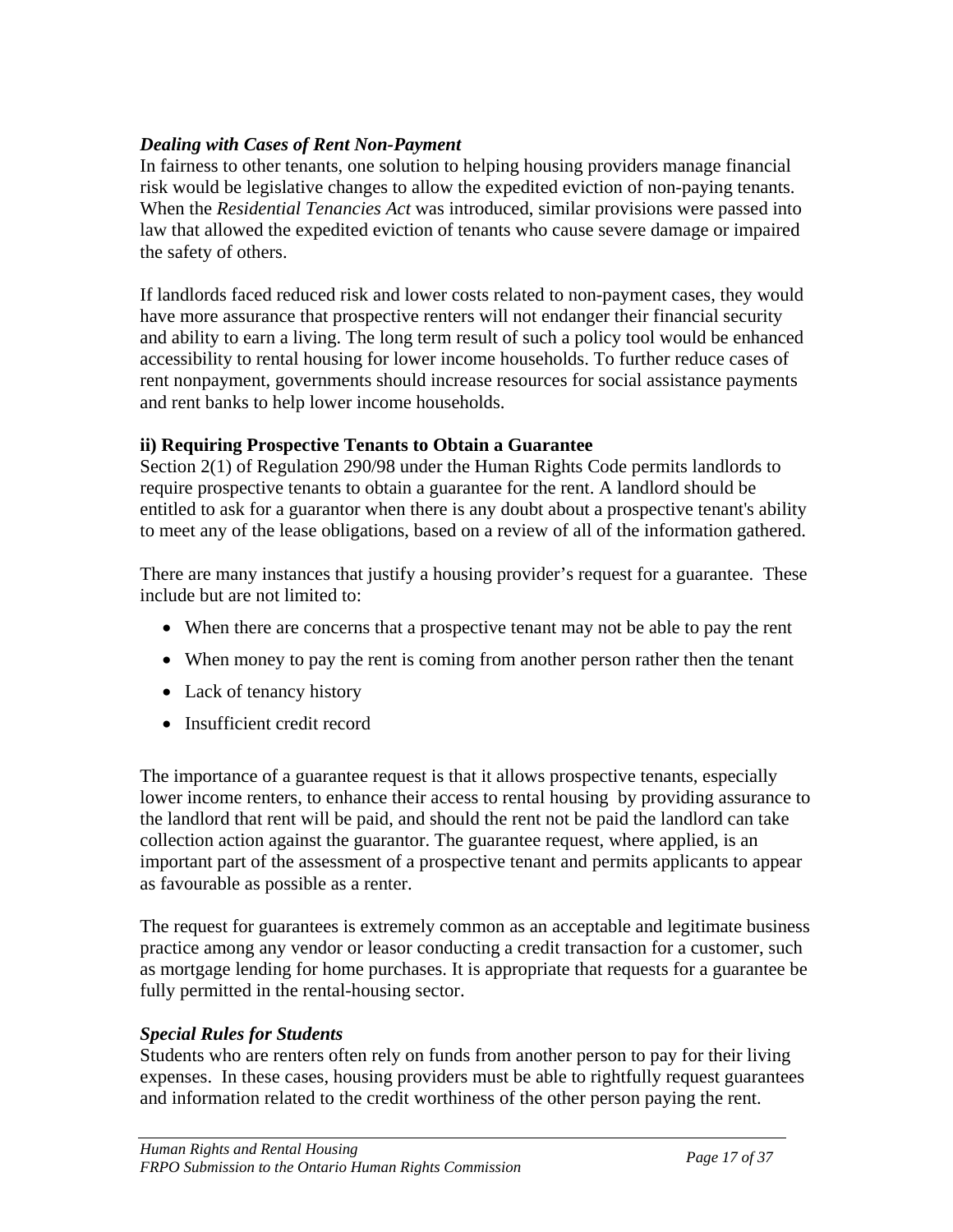Students often have little or no employment, tenancy or credit history of their own. Students also typically have rent-to-income ratios in excess of standard measures of affordability. Despite this, institutions such as the Canada and Mortgage Housing Corporation do not consider students to be in core housing need as they are clearly in a transitional life phase.

Landlords, however, despite the increased financial risk of renting to those without incomes or credit history, are very accommodating to students who require rental housing while they attend school. To best facilitate access to rental housing by prospective student renters, landlords should be permitted to apply normal business practices, including:

- Requests for guarantee of payment of rent
- Requests for credit and income information of the guarantor
- Request for guarantee for potential payment to repair damage to a rental unit
- Provision of evidence of funding when the rent is paid from other sources (eg: student loans, bursaries, scholarships)

### **iii) Last Month's Rent Deposits**

One key legitimate business practice that allows landlords to manage risk is the requirement in Ontario of a rent deposit that is no more than the amount of rent for one month. This deposit provides essential security for the landlord, and is returned to the tenant in the form of rent for the last rent period before a tenancy terminates. Landlords are also required to pay annual interest on the rent deposit directly to the tenant. In Ontario, this is **the only type of security deposit** a landlord is allowed to collect.

The requirement of this deposit firmly establishes a commitment between the tenant and landlord to meet their respective responsibilities under the *Residential Tenancies Act*, as well as their respective obligations under the lease agreement. The requirement for these deposits exists in virtually every other provincial and state jurisdiction in North America, and the amount typically varies between one and one-and-a-half times the monthly rent.

Along with the popularity of this requirement, there is no evidence that the last month rent deposit reduces access to rental housing or makes housing less affordable. The rent deposit is in fact only a one-time issue for tenants, for if they move to another rental property, they can use their last month's rent towards the deposit of their new accommodations.

Landlords play a critical role in the housing market by supplying rental accommodations. The elimination of the right to collect a last month's rent deposit would discourage participation and investment in rental housing and would result in housing providers becoming more discerning in selecting prospective tenants. The Human Rights Commission should recognize that the current rules relating to rent deposits are fair to tenants and serve as a legitimate and justifiable business practice for housing providers.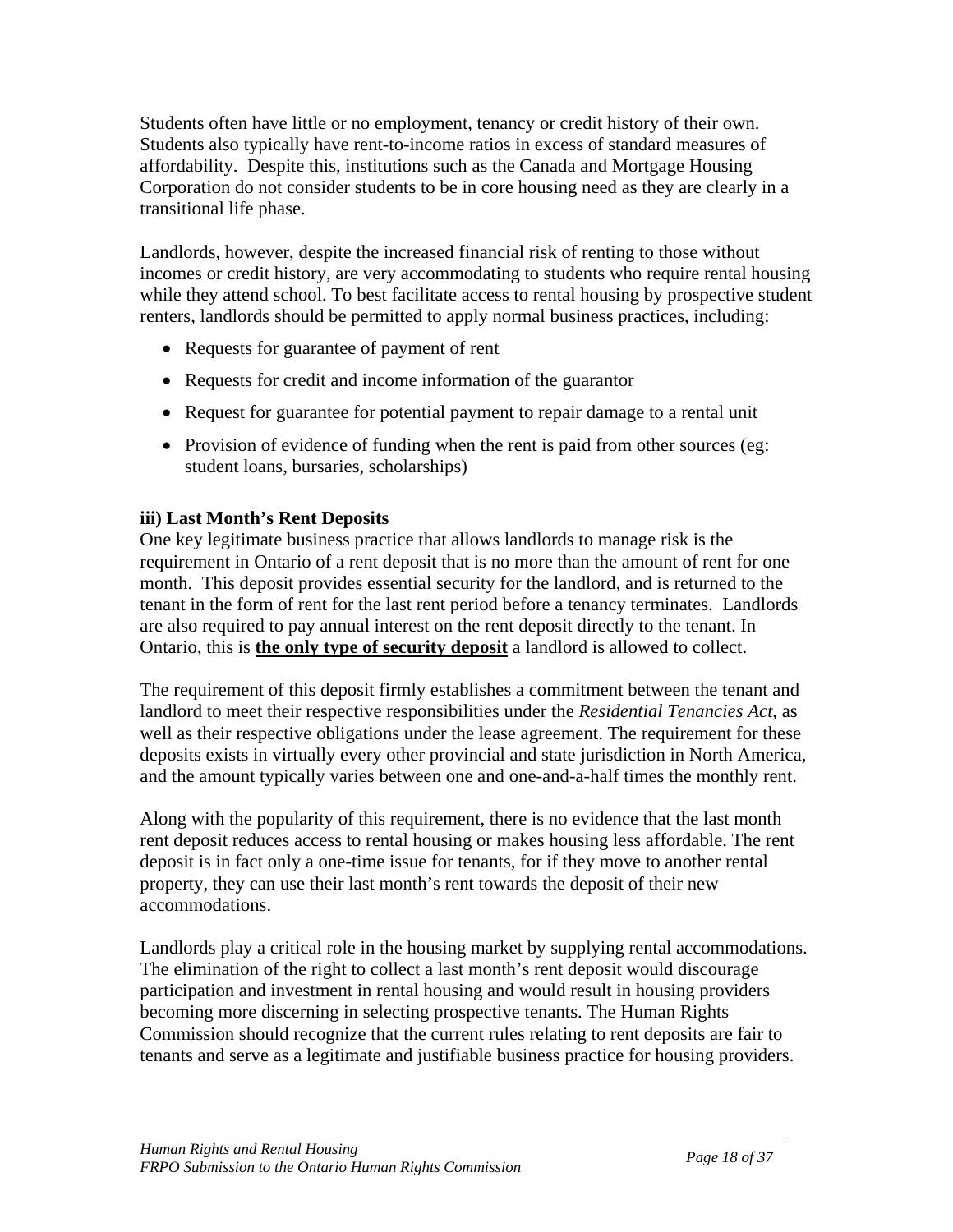#### **Recommendation 7**

**To ensure the ongoing viability of Ontario's private rental housing sector in its efforts to provide quality accommodations to hundreds of thousands of households, FRPO strongly recommends the Ontario Human Rights Commission:** 

- **Recognize the appropriateness and acceptability of the current correct interpretation of O. Reg. 290/98 under the Human Rights Code**
- **Advocate in support of increased social assistance payments and rent bank resources to prevent evictions**
- **Improve risk management for housing providers by advocating in support of legislative changes to expedite the eviction of non-paying tenants**
- **Recognize and permit continued right of housing providers to request guarantees for payment of rent and requests for additional information from prospective student renters**
- **Recognize the last month's rent deposit as a legitimate business practice carried out by housing providers**

## *b) Inclusiveness and Accommodating Special Needs*

### **(i) Conflicting Legal Obligations**

Generally speaking, the rental housing industry caters to a diverse market place and actively promotes "niches" within that market place. In response to tenant demand, some housing providers target students; others market to "families"; and still others market to "adult" lifestyle. In many cases, by virtue of location and quality, some owners actively market to persons of limited income whereas others market to tenants who seek "luxury" accommodation. As a practical matter, tenants assume ownership of the choices they make with respect to the nature and quality of accommodation. In all of the foregoing instances, it is conceivable that the owners expose themselves to complaints of discrimination.

The greater challenge for owners and tenants arises in the context of accommodation of persons with physical or mental disabilities, where owners and tenants have much less control over the circumstances and choices they make. Under the provisions of the *Residential Tenancies Act* ("RTA") the landlord and tenants have a statutory duty not to interfere with other tenants' reasonable enjoyment of their rental unit or the residential complex. In cases where the manifestation of a tenant's disability is disruptive to other residents' reasonable enjoyment of their homes, the landlord has a legal duty to take legal action to stop the disruptive activity. One example where these circumstances may arise is where a tenant who is hard of hearing substantially increases the volume of their stereo or television at late hours thereby disturbing other tenants and residents.

Landlords confronted with a disruptive tenant will typically first notify the tenant of the problem and ask that the disruption stop. If the disruptive conduct does not stop, a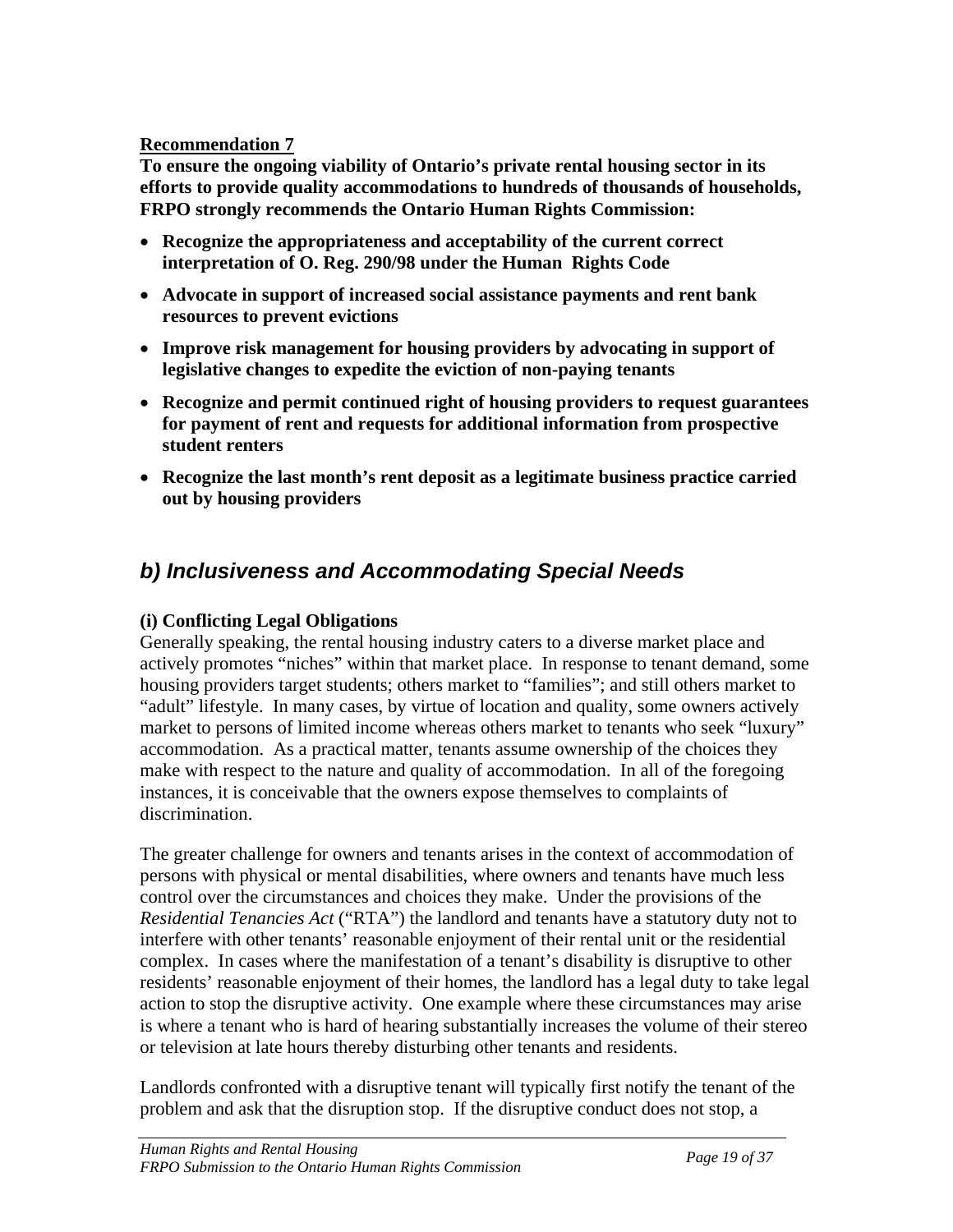landlord is legally required, under the RTA, to give an eviction notice to an "offending" tenant (see S. 64 of the RTA). Landlords who have failed to give such a notice have been found to have breached their statutory obligations and ordered to pay an abatement of rent to tenants whose enjoyment of their own rental unit has been disrupted.

In some cases, a landlord may seek termination of a tenant's tenancy where the manifestation of the tenant's disability is such that it imperils the health and safety of other residents or results in damage to the rental unit or residential complex (ss. 62, 66 RTA). A failure by the landlord to take legal action exposes the landlord to legal liability to residents who are adversely affected by the offending tenant's behaviours.

A tenant who is physically disabled may also present a challenge, not so much to other tenants but to the landlord, in circumstances where there are physical barriers present which restrict the tenant's ability to use a particular type of accommodation. For example, a tenant who resides in a two storey townhouse (with a full basement and laundry facilities in the basement) who becomes disabled and requires wheelchair access can pose a substantial financial and physical challenge to the owner of that townhouse unit. This is particularly the case where the townhouse unit is a condominium unit rented out to the individual. The challenges in such a case are multi-layered; involving resolution of conflicts with the declaration and by-laws of the condominium corporation; conflicts with municipal building codes and street set back issues, for example in connection with the construction of a wheelchair ramp; physical and financial challenges of making it possible for the tenant to use the second floor and basement of the townhouse unit; and related safety issues.

In all of the areas of conflict described above, it is recognised that, regardless of most circumstances, the provisions of the Code "trump" all conflicting legal obligations and therefore the Code has supremacy when sorting out the rights and responsibilities of all parties dealing with issues of "accommodation".

#### **(ii) The Duty to Accommodate: Disabilities Which Adversely Affect Tenants' Reasonable Use and Enjoyment**

Where the manifestation of a mental or physical disability adversely affects other tenants' reasonable use and enjoyment of their rental units, landlords must take steps to "accommodate" the person with the disability. Landlords recognize and accept that they also have a legal obligation to the tenants whose families' lives and safety may be adversely affected; however, the Commission appears to take the view that the rights of other tenants are secondary to those of the person who must be accommodated under the Code.

Landlords are prepared to accept that they have a duty to "accommodate" persons with disabilities and that the principles applicable to the duty to accommodate are as follows:

- 1. Respect for dignity;
- 2. Individualization; and
- 3. Integration and full participation.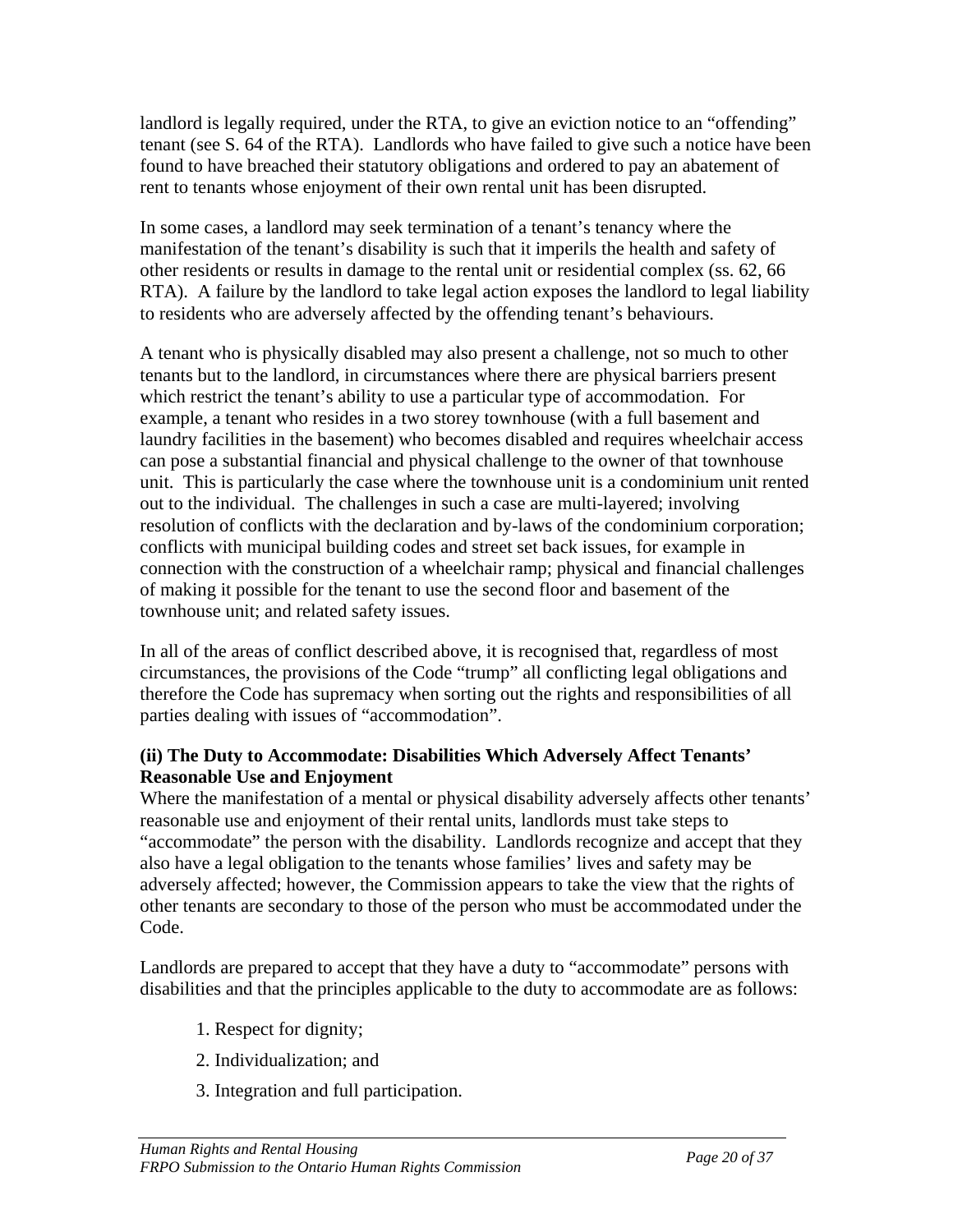We believe the industry's position in this regard is consistent with the position set out in the Commission's Policy Paper.

The shortcoming with the Commission's Policy Paper is that it fails to place appropriate emphasis on the person who requires accommodation to:

- (a) make their needs known to the landlord;
- (b) participate in the accommodation process; and,
- (c) assume an appropriate level of responsibility and ownership of the accommodation process.

In the context of eviction proceedings, for example, human rights issues are generally not raised until an eviction application has been started and a hearing has been scheduled and, even then, there is no obligation on the tenant to raise the human rights issue until the day of hearing. Once the issue of human rights is raised, the Landlord and Tenant Board typically places no onus on the tenant to assist the Landlord in determining the nature of the disability; the link between the disability and the disruptive behaviour; and no proposals for solutions by the complaining tenant. The assumption seems to be that the Landlord must divine this information and come up with a solution with no assistance from the tenant. Such assumptions are wrong and inconsistent with direction given by all courts with respect to the responsibility of the person who requires accommodation.

The Courts have long recognized and articulated the shared obligation of "accommodation" by, for example, employers, employees and an individual challenged with a disability. In the housing context, it has been recognized by the Courts that tenants need to be tolerant of behaviours of individuals suffering from a disability where such behaviours are disruptive; however, it is equally recognized by the Courts that there is a responsibility on the person engaging in disruptive behaviour to take responsibility for it in a way that respects the rights of others.

The industry urges the Commission, in the context of the principle of "respect for dignity" and "individualization" to make it clear that accommodation is a shared responsibility and that a key player in the process is the individual whose disability must be accommodated.

In the example of the townhouse unit given above, it is arguable that the most appropriate accommodation for the person with the disability would be for the individual, the landlord, and perhaps the condominium corporation to share the cost of relocating the tenant to a rental building which is fully wheelchair accessible with all living space on one floor and with laundry facilities accessible by wheelchair. Subject to the need for "individualization", it is submitted that this is an example of an appropriate solution which takes into account the need for all affected parties to participate in accommodation.

What the industry has found, particularly in cases originating from Landlord and Tenant Board/ Rental Housing Tribunal Members is that there is a tendency on the part of such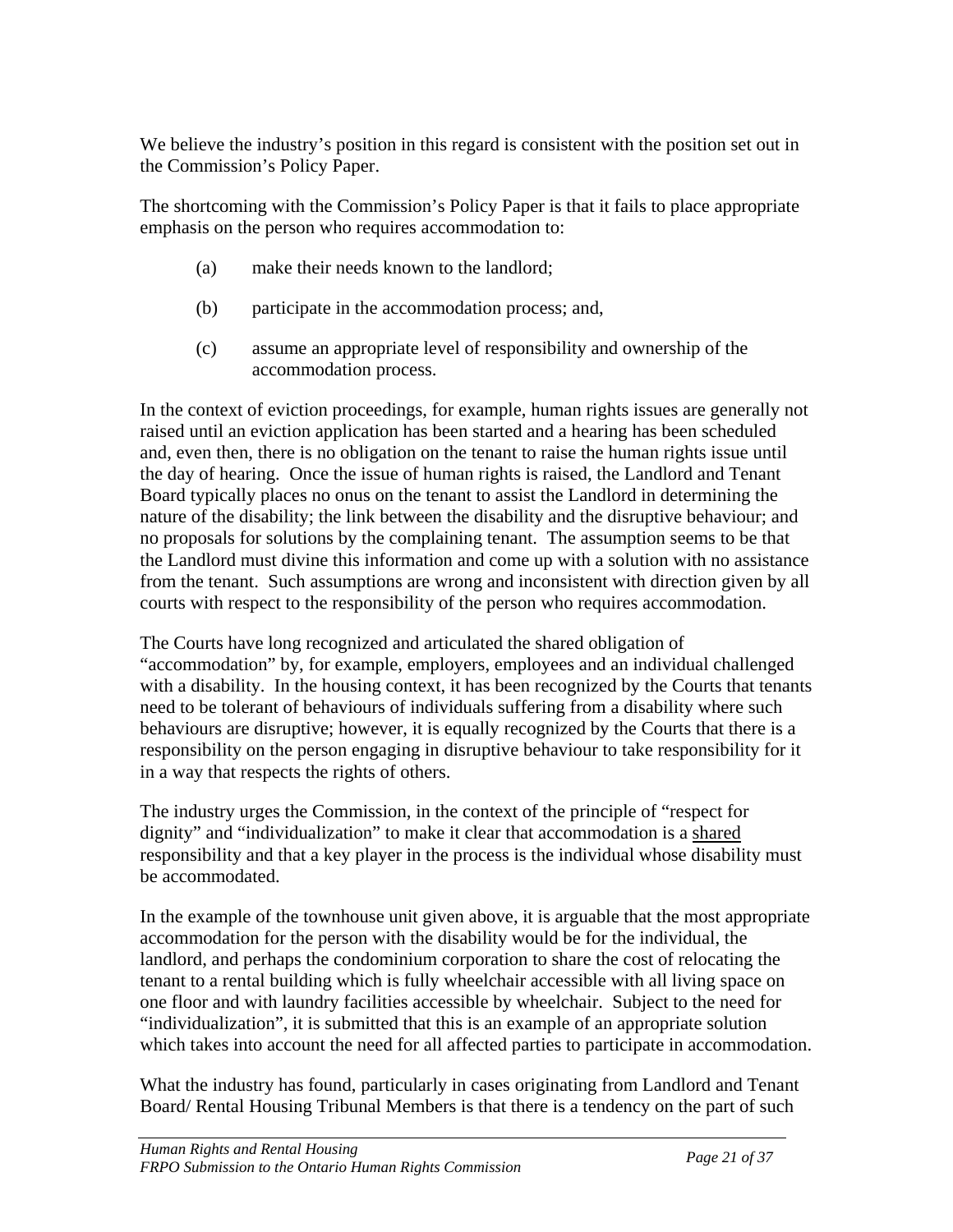tribunals to place the onus entirely on the landlord to come up with appropriate accommodation. Having placed the onus on the Landlord, there is a second assumption that the only limit to the exercise of the duty (apart from health and safety issues) is financial ruin in the course of accommodation.

While the current assumptions by the Landlord and Tenant Board (and in some cases the Ontario Human Rights Commission) may be superficially appealing, as a practical matter they fail to take into account the very principles which the Commission bases the duty to accommodate on: the dignity of the person; individualization; and integration/full participation by the affected individual.

By ensuring that the person requiring accommodation participates pro-actively and cooperatively in the process, it is submitted that accommodation in a manner consistent with the principles espoused by the Commission will be achievable.

### **(iii) The Duty to Accommodate: Physical Challenges**

If the Commission accepts that, in the context of individualization and respect for an individual's dignity, it is appropriate for the individual with a disability to accept ownership and responsibility for accommodation, then accommodation is much more likely to occur even in those cases where physical barriers may appear, on a superficial level, to prevent integration and full participation by the individual. The Commission is right to assert that rental housing is a basic right to which all persons are entitled without discrimination on the basis of handicap or disability. The Commission should not adopt policies, however, which dictate that rental housing in a specific type of building, in a specific neighbourhood, with specific rent ranges is a right that is inherently tied to the right to housing.

The Commission appears to recognise, for example, that there is not a legal obligation for a landlord to "accommodate" a low income person seeking luxury rental accommodation by paying the difference between what the tenant can afford and what the rental rate for the unit actually is. This is so even though such a form of accommodation could be achieved without "undue hardship" as that term is defined in the Code (ie: to the brink of financial ruin for the housing provider). In the same way, the Commission ought to recognise that there are cases where physical challenges are best met through re-location of a tenant to premises which are better adapted to meet the physical challenges of the individual so that the individual can actively participate as a tenant.

Again, the example of the townhouse condominium unit above is one where physical challenges require some form of accommodation. One approach is for the Commission, as it often does, to simply take the position that the onus is on the landlord to spend whatever amount is necessary in order to ensure that the tenant has full wheelchair access to the townhouse unit and to all floors within that unit regardless of what building codes and condominium documents say. It is the industry's view, however, that the end result in this example will do little to foster respect for the disabled individual's dignity or privacy. In contrast, by having the individual take ownership in the accommodation process, it is far more likely that appropriate and safe housing will be established for the affected individual.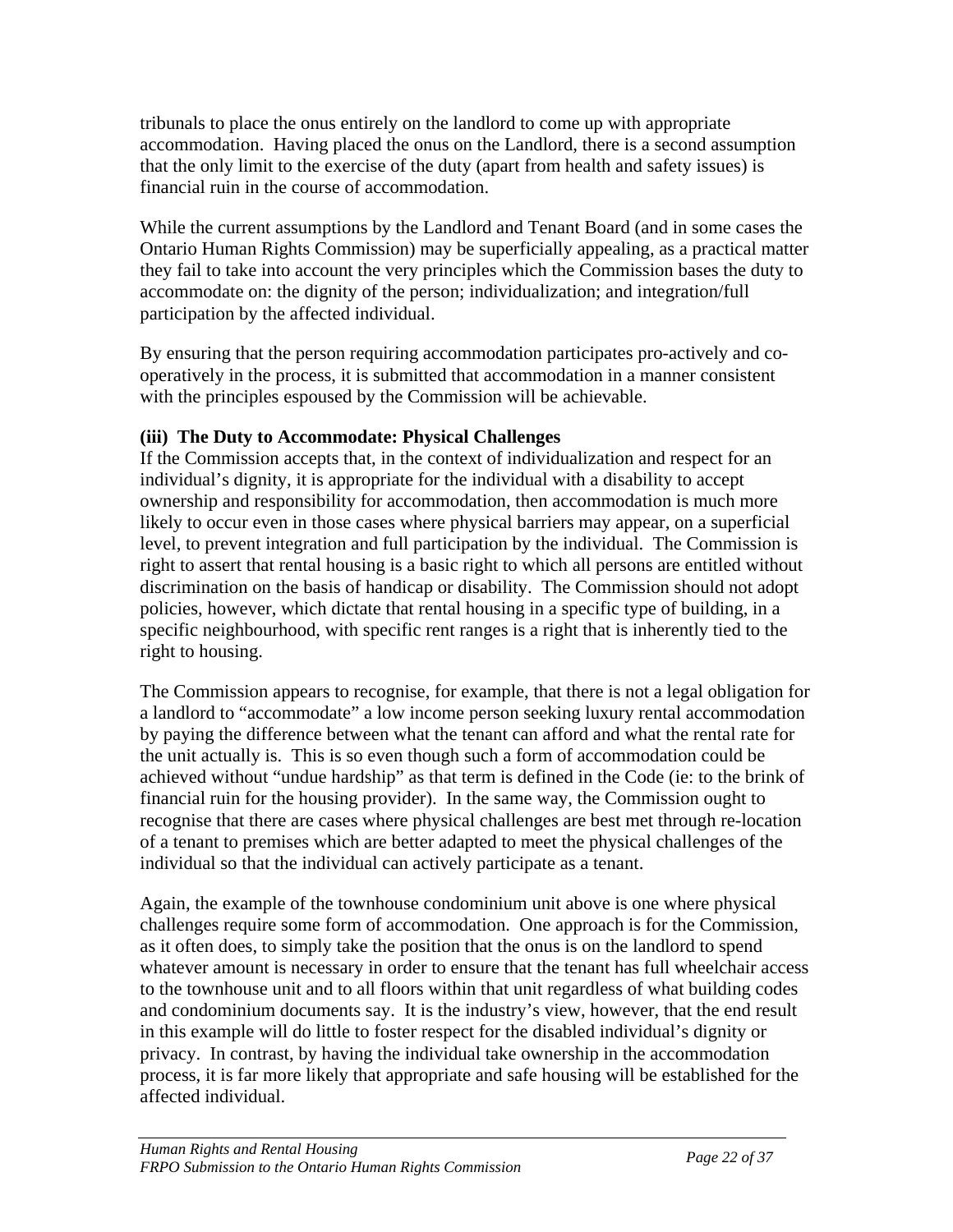It is the industry's view that the Commission appears, in its Policy Paper, to favour modifications to the physical infrastructure of multi-residential buildings regardless of the cost to the industry in achieving such modifications. This apparent bias exists regardless of the fact that there is an ample supply of accessible rental housing stock in most municipalities throughout Ontario. Again, it is a case of the Commission failing to appreciate that the duty to accommodate is best exercised in the broader context of rental housing, rather than demanding that every rental unit be fully accessible to accommodate every physical limitation.

While cost is not a relevant factor in the assessment of the legal duty to accommodate an individual, it is a relevant factor in the formulation of appropriate policies and standards which seek to assist rental housing providers **and** the person requiring accommodation of special needs with an appropriate solution.

As is the case with most new standards imposed under the Ontario Building Code, accommodation requirements should be grandfathered, and only applied to recently constructed properties. It is reasonable to expect current and future developers of new buildings to design and build inclusively. The obligation to redesign and retrofit older buildings, however, should be avoided.

To the extent that the Commission seeks sweeping changes to legislation in order to require mandatory retrofitting of older buildings in order to broaden the degree of "accessibility" the housing industry takes legitimate exception. The Commission itself has emphasized the need for "individualization" of accommodation of persons with disabilities. Generic legislation is inconsistent with the concept of individualization and inconsistent with the notion that the individual ought to accept some responsibility for identifying and co-operating an implementation of appropriate accommodation.

It is further submitted that where it is determined, cooperatively by the parties, that the appropriate accommodation will require structural modification, then the cost of such physical modifications should be offset by public funding or other financial incentives made available through governments rather than by the building owner and/or the person whose needs must be accommodated. This way, it is much more likely that the parties will work together to achieve the goal of accommodating a person's disability through physical modifications without regard to cost.

The housing industry also supports the promulgation, under S. 17 (3) of the *Code,* of Standards for assessing what constitutes undue hardship. This is particularly the case where what is to be balanced are the rights of an individual under the *Code* versus the rights of tenants to be free from interference with their reasonable enjoyment; or balancing the right of the tenant to accommodation under the *Code* versus the right of other tenants to safety and security within their own building. For example, an individual suffering from Alzheimer's disease who is responsible for starting a fire as a consequence of their disability may pose a risk to the safety of other tenants and their families. It would be helpful to all affected parties if the Commission were to develop appropriate standards for these and other instances of safety issues (eg. a diagnosed pedophile living in a family oriented building).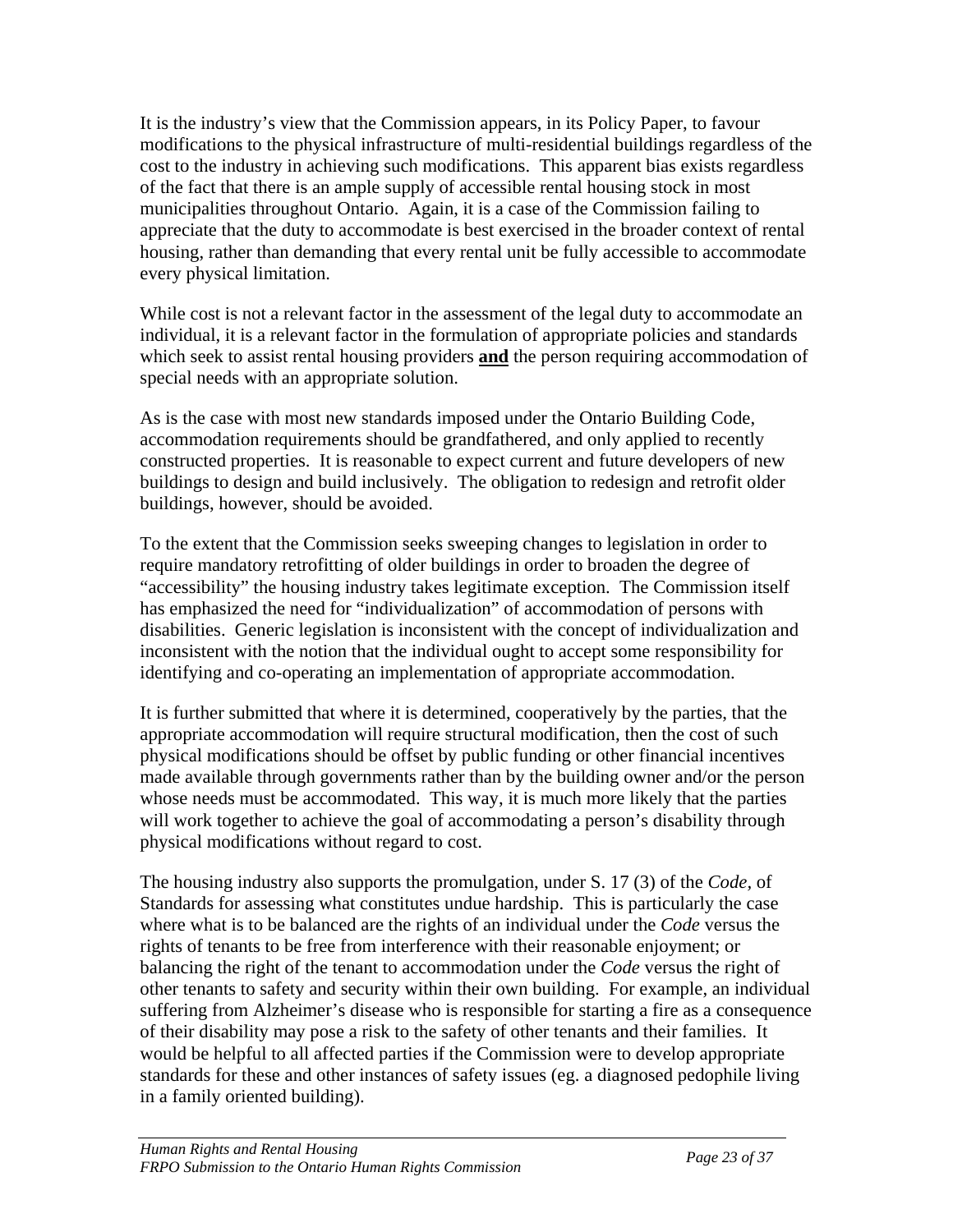The development of Standards for assessing what constitutes undue hardship in the context of rental housing is important because the failure to prescribe standards exposes members of the housing industry to *ex post facto* rationalization by Tribunals and Courts as to what the landlord "might have" or "could have" or "should have" explored. In such scenarios landlords are easily held liable by the equivalent of "arm chair quarterbacks" assessing behaviour through the crystal clear lens of hindsight.

Rental housing providers are particularly vulnerable when appearing before the Landlord and Tenant Board because the procedures established under the *Residential Tenancies Act* do not allow for any disclosure of evidence or issues by tenants prior to most eviction hearings and, in many cases, there is virtually no onus placed on a tenant to provide evidence of their disability or the manifestations of their disability which give rise to conduct which may warrant an eviction. Again, there seems to be a general presumption that the landlord is solely responsible for "accommodation" and the only limitation which seems to be considered by triers of fact is that of "cost" to the point of financial ruin. Given the general lack of expertise and knowledge by persons who require accommodation; by rental housing providers; and by Landlord and Tenant Board Members, it would be extremely helpful if standards for assessing what is undue hardship could be established by the Commission. In this context, it would also be extremely helpful if the Commission would consult with the industry much more fully in formulating standards and in formulating guidelines and policies relating to the shared duty to accommodate persons with disabilities.

#### **Recommendation**

#### **The rental housing industry recommends the Commission develop policy and guidelines for dealing with "accommodation" of persons with disabilities.**

- Such guidelines and policies should ensure that the person who seeks accommodation is charged with responsibility to work cooperatively in achieving a solution that is respectful of the rights of other persons and that is respectful of the individual's own dignity and privacy.
- Such policies and guidelines must place some onus on the person who requires accommodation to communicate needs to the housing provider and to work cooperatively with the housing provider and, if appropriate, with other agencies in order to achieve individualized accommodation which best respects the dignity and privacy of the individual.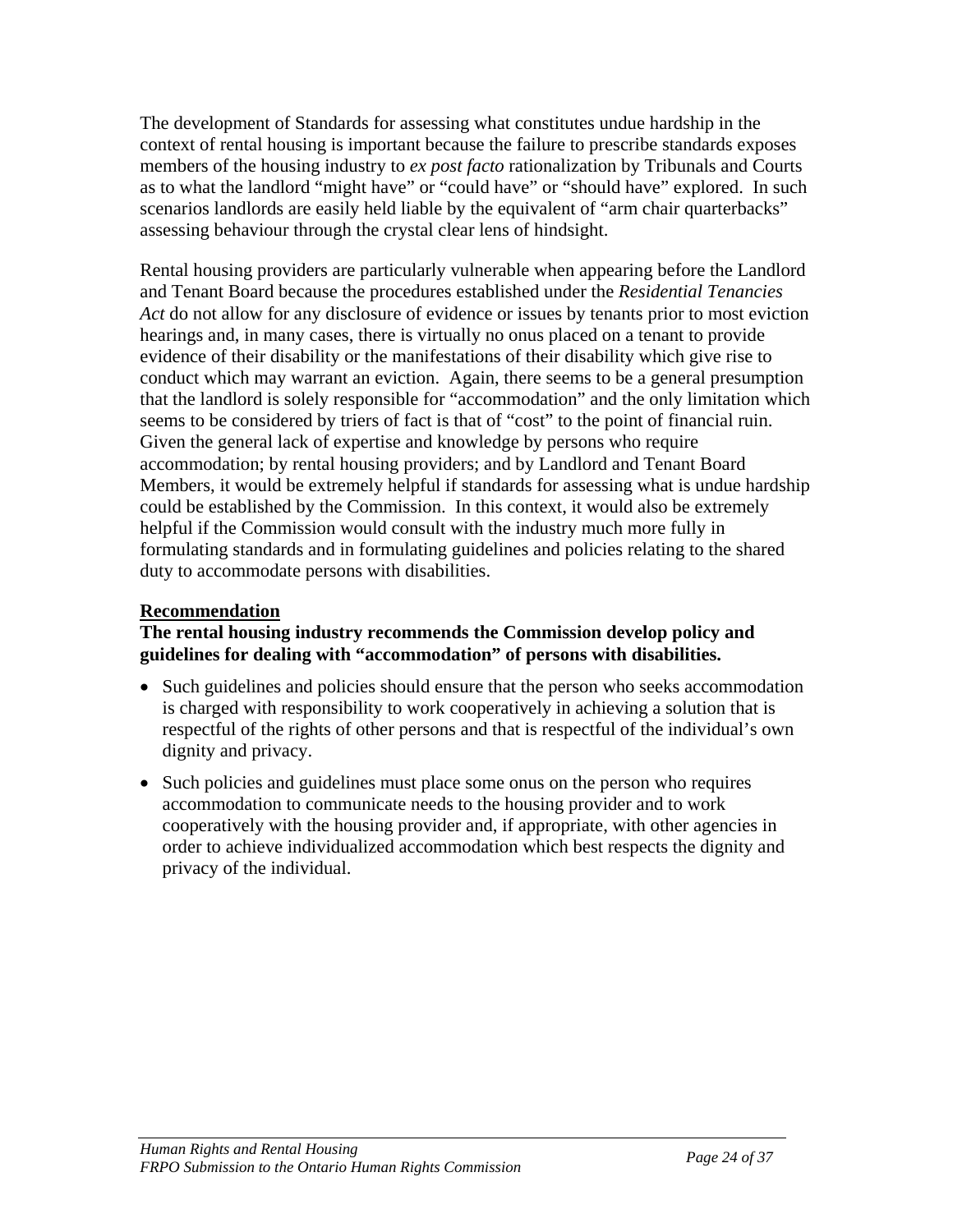# **IV. Human Rights and Social Issues**

## *a) Homelessness*

Homelessness remains a serious social problem in Ontario. Based on extensive research and policy work done in this area, there are many other significant contributing factors, other than discrimination, affecting the small segment of the population that is unable to access any form of adequate housing. As noted by the 1999 Report of the City of Toronto's Mayor's Task Force on Homelessness (Chaired by Dr. Anne Golden), many other factors have a critical impact on the causes of homelessness. These factors include:

- the incidence and depth of poverty among the homeless
- low wages and unstable employment opportunities for low wage workers
- inadequate government social assistance
- lack of support programs for the mentally ill
- domestic abuse and family breakdown
- inadequate support for vulnerable groups such as aboriginals who are not well served by mainstream programs

The vast majority of factors leading to homelessness are the responsibility of government to ensure adequate and effective resources are provided to needy individuals and households. For those who are affected by the factors listed above, there is likely little or no direct link between alleged discrimination by housing providers and the incidence of homelessness. To blame homelessness on discrimination by housing providers is to minimize the severity of the problem and ignore the root causes leading to housing being completely unaffordable and out of reach for those who face barriers due to illness, disability, family breakdown, or even marginalization by broader direct discrimination by society in general against certain groups such as aboriginals.

As advocates for rental housing we stress that housing providers are committed to providing quality housing to Ontario's households, not withholding it. We strongly support any efforts by the Commission to advocate in favour of urging government actions to address the root causes of homelessness and help even more households afford better rental housing.

## *b) Housing Protections Through Social and Economic Rights*

As stated in the Commission's Background Paper, there has been extensive work by various institutions to establish improved rules to address economic inequality and recognize the rights of people who may be discriminated against based on economic or social status. FRPO believes that the Commission can best help address this matter through continued broader public education and awareness of issues facing people of all levels of social and economic status.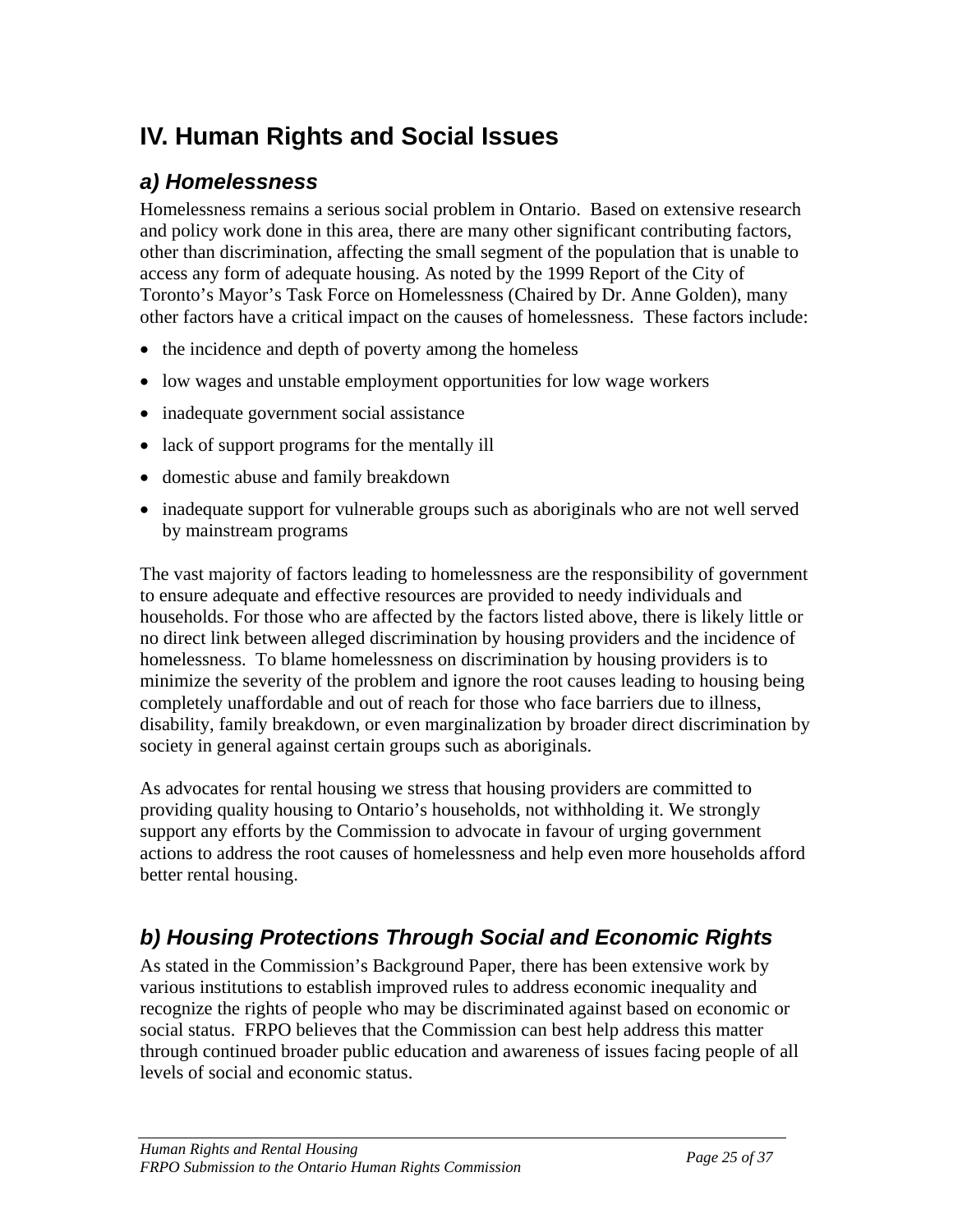We do not recommend extending this effort to include public policy and legislative recommendations or adding "social condition" or "economic condition" to the Ontario Human Rights Code.

First, it should be the primary objective of the Commission, and indeed governments and society, to first address the root causes of depressed social and economic condition and focus efforts on assisting affected households to escape these conditions. It is unacceptable to admit that poverty cannot be defeated and that our actions should be relegated to enshrining economic hardship as a legally recognized "condition".

Past experience shows that economic policies *can* succeed in alleviating poverty and help to improve income and employment opportunities. This objective should not require the force of law in our province or country, indeed we believe that this objective is one that is readily embraced by governments, institutions and the private sector.

Secondly, we have concerns related to the enforceability and legality of extending the Human Rights Code to include social or economic condition, or using other provisions to provide new rights in this area. The status of poverty or economic hardship is difficult to define – there are many definitions and designations to categorize individuals and households based on wealth, income or economic status. These characteristics vary considerably based on geographic location, age, education, occupation and other factors. For example, one income level in Toronto could have a vastly different impact on someone's status compared to the same income or level of wealth in a smaller town or in rural Ontario.

Housing providers can play an effective role in addressing direct discrimination based on established grounds already identified in the Code. Addressing discrimination based on social or economic condition, however, would be much more difficult if not impossible. Housing providers would also face increased risk and undue liability based on a vague or arbitrary notion of social or economic condition. We fear that many businesses and institutions, in addition to our sector, would be vulnerable to abuse from fabricated human rights complaints due to subjective or ambiguous claims from those who simply believe they are members of a distinct social or economic class.

Rather than proceeding into a legal quagmire concerning economic or social rights, we recommend the Commission focus on continued public education and awareness of how government and society can help meet the challenges of those affected by poverty and economic hardship.

#### **Recommendations**

**FRPO recommends that the Human Rights Commission:** 

- **Focus efforts on promoting increased support for government assistance programs to alleviate homelessness and poverty**
- **Refrain from extending rights protection based on social or economic condition**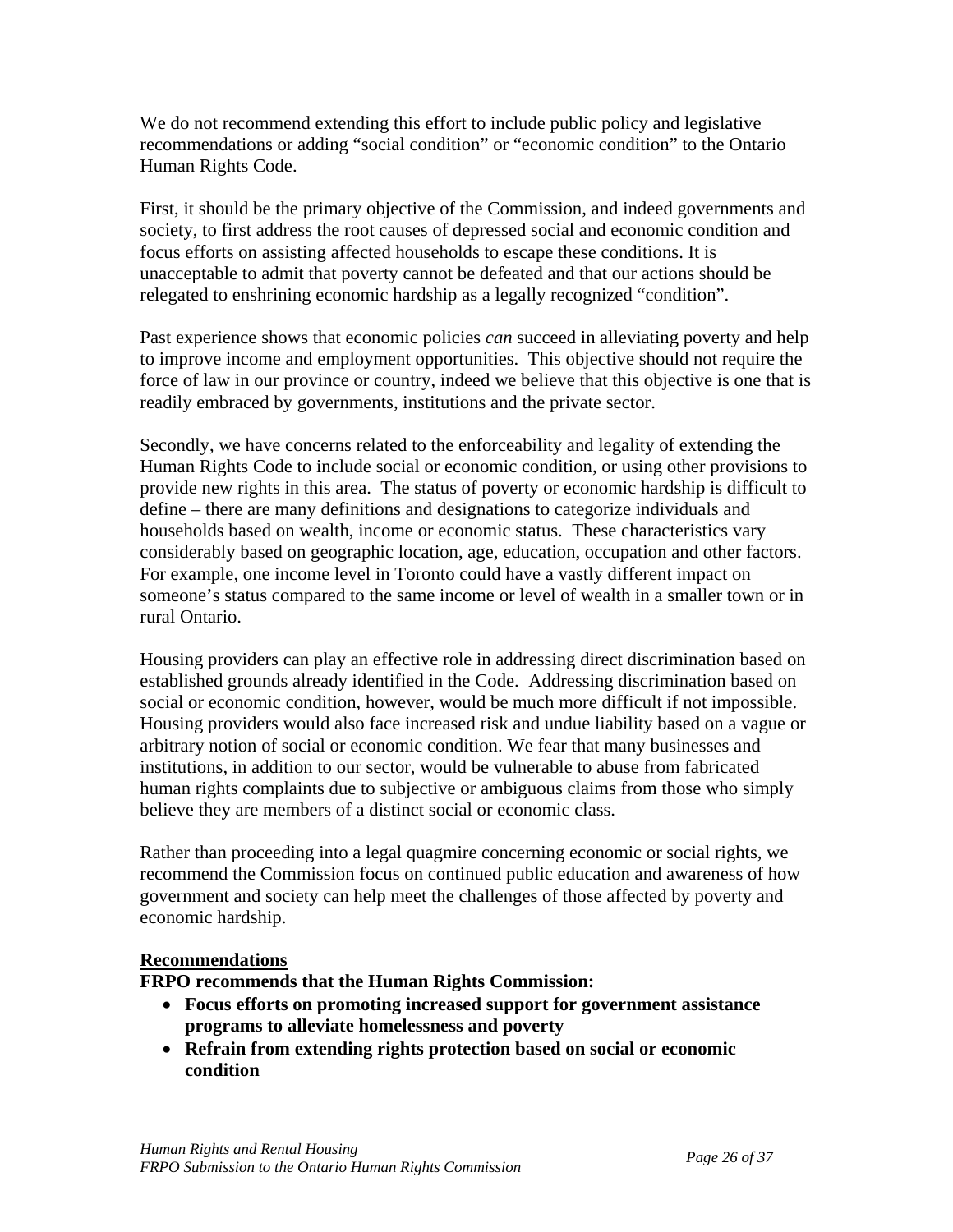# **Conclusion**

In reviewing the issue of discrimination and rental housing, the Commission considered many factors related to the current functionality of the rental housing market and its ability to serve tenants and low income households. FRPO has some serious concerns about the information presented by the Commission in its background paper, which we detail in the appendix to this submission. In summary, the Commission failed to give proper credit to late 1990's provincial housing policy reforms in improving conditions for renters, overlooked strong positive trends evident in today's rental housing market and neglected recent improvements in affordability for low-income households.

The Commission, also in its Background Paper, overlooked or did not provide appropriate focus on additional serious issues that relate to the rights of tenants. These include property tax discrimination by municipal governments, discrimination by local communities against higher density rental housing development projects, and rent control policies that reduce the supply and quality of rental housing. To further improve housing affordability, the Commission should provide stronger support for housing allowance initiatives that reduce the inequitable outcomes associated with social housing.

Design of accommodations for people with special needs remains an important issue. Clearer and more accountable guidelines are needed to address accommodation of persons with disabilities, while the obligation to fund any necessary changes and modifications to many older buildings throughout Ontario must rest with governments and society. It is impossible for a small number of landlords to carry out this responsibility.

Concerning the rights of landlords, the Commission must continue to recognize and support the ability of landlords to conduct legitimate business practices in the selection of prospective tenants. The current interpretation of Regulation 290/98 under the Human Rights Code balances the rights of tenants and landlords, and protects housing providers from undue economic hardship.

The Commission can also play a useful role in advocating for effective and rational policy solutions to alleviate homelessness and poverty. We do not recommend or support, however, any extension of human rights or recognition of any unique status in the area of homelessness, or social and economic condition.

To effectively reduce and eliminate discrimination, the Commission should focus on educating and informing housing providers of their obligations, and support public policies that foster a healthy rental market and cost-effective affordable housing solutions. We look forward to working with the Commission to achieve these shared objectives.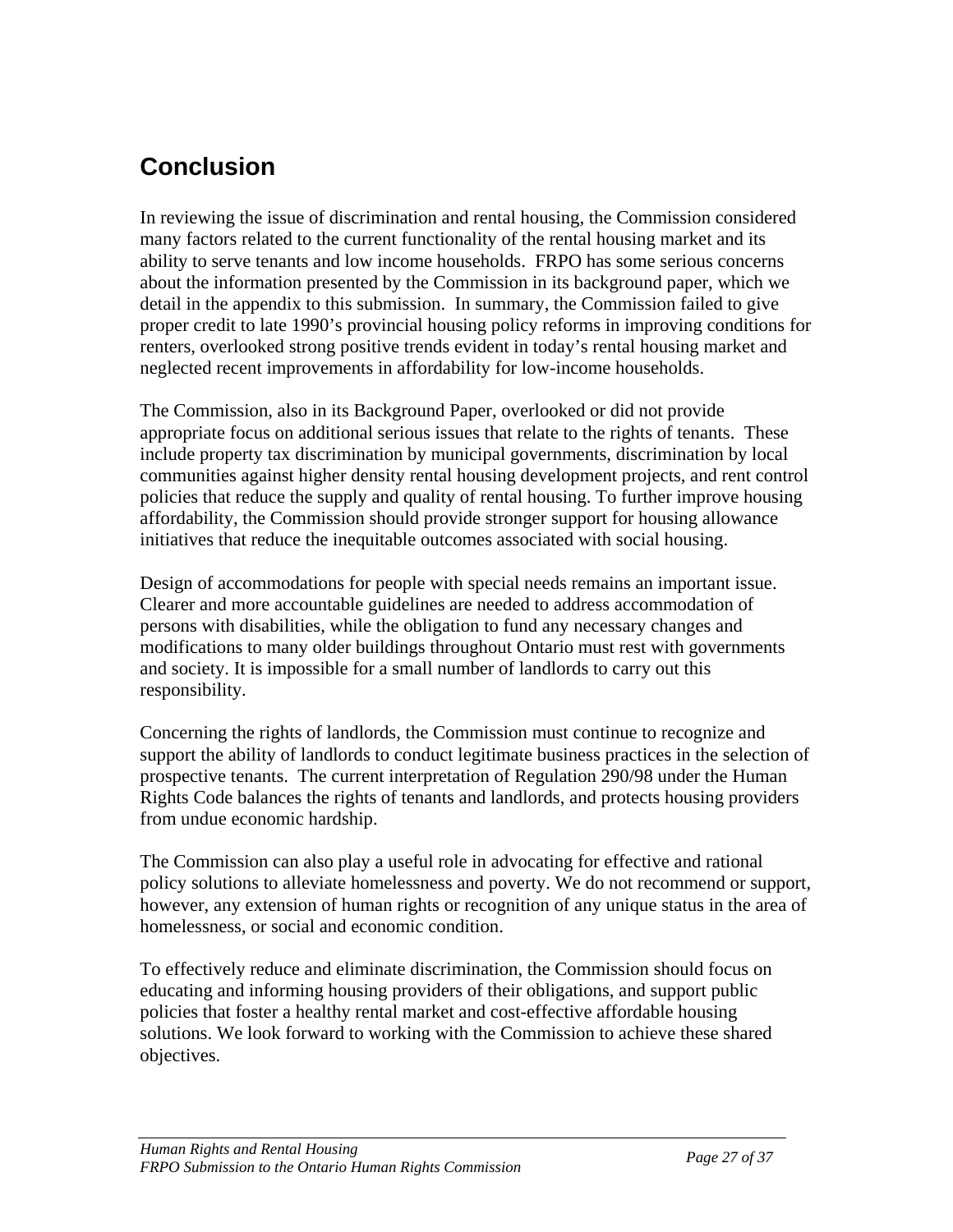# **Appendix**

# **Inaccuracy of the Commission's Background Paper**

The Commission's Background Paper identified a significant number of commonly debated policy issues related to the affordability, accessibility and supply of rental housing. As a respected province-wide industry association that typically looks to learn from credible, un-biased research, FRPO can only express tremendous disappointment and frustration at the misleading and incorrect information contained in the background paper.

FRPO's key concerns with the Commission's Background Paper include:

- numerous factual errors:
- assertions about rental market conditions which are the opposite of the conditions demonstrated by factual information;
- political judgements about previous government's housing policies, based on incorrect information;
- omission of obvious factual information which would provide a contrary view to that laid out by the Commission in the document;
- indications of preferences for housing policies which have been discredited

## *An Incorrect Assessment of Rent Controls, the Tenant Protection Act, and other 1990s Housing Policies*

The Commission's Background Paper incorrectly states that housing policies implemented in Ontario during the late 1990's negatively impact tenants. In the section of the paper titled "The Rental Housing Landscape in Ontario", numerous statements are put forth with little supporting evidence, and certainly with no semblance to reality.

The second paragraph on page five of the Background Paper is one which never should have been written by the Commission. The first problem with the paragraph is the lack of any factual information to support it. For example, it asserts that the following three policies "decreased the availability of affordable rental housing options":

- decreasing social assistance rates
- the cancelling of non-profit housing projects
- the elimination of rent controls by the Tenant Protection Act

The first problem with the paragraph is that it is rather political for an organization such as the Commission. We do not believe that the Commission should be evaluating the policies of the current or previous governments in this fashion.

The second problem is that the assertions are not supported by factual information for any of the policies. In fact, as the charts on the next page show, housing affordability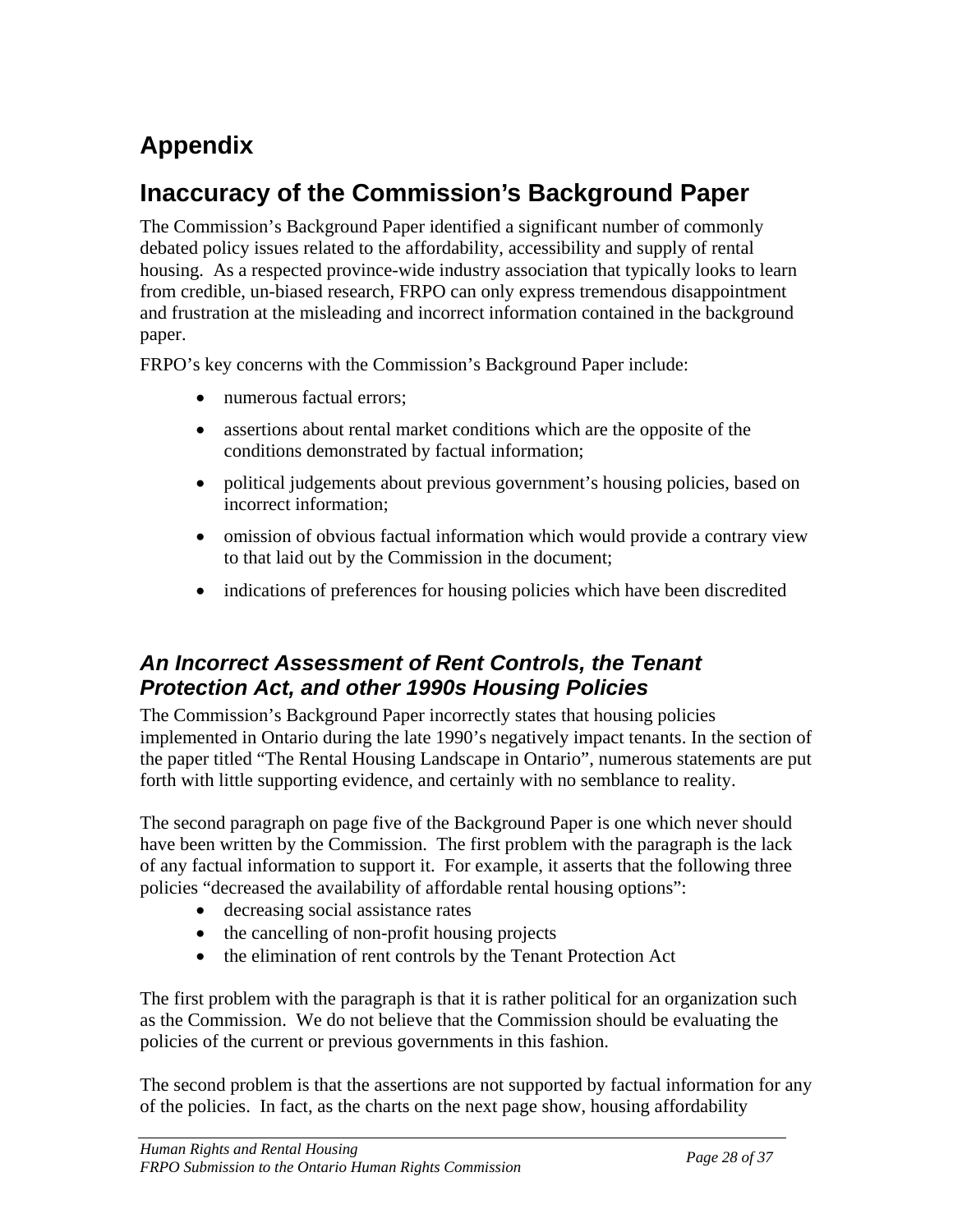worsened in Ontario when policies were being pursued which the commission suggests increase the availability and affordability of rent housing. From the 1970s to the mid-1990s, Ontario built huge amounts of social housing, increased welfare rates, and tightened rent controls the whole time. All through this period, housing affordability and availability worsened, when you look at factual information (as shown by the six charts on page 30).

The third problem is that the implied statement that certain housing policies are good and others are bad. One of significant interest to FRPO is the Commission's assertion that the loosening of rent controls reduced the availability and affordability of rental housing. At least eight Nobel Laureates have opined that rent controls are a terrible policy. One of the reasons that these knowledgeable people are against them is because they reduce the availability of affordable housing, and it is most often the poor and vulnerable who are most impacted.

As well, it is inaccurate when the Commission's Background Paper states that "rent controls were eliminated on vacant units" in 1998. In fact, vacancy decontrol-recontrol only allows landlords and tenants to negotiate starting rents in vacant units – once set, the rents are then regulated again by the provincial government guideline.

A related problem was the false assertion by the Commission that the Tenant Protection Act made it easier for landlords to evict tenants. While this is a common assertion of tenant advocates, the reality of the difficulty faced by landlords in Ontario in evicting tenants is quite another thing.

What follows is a review of just some of the factual information available which would have allowed the Commission to properly assess the impact of policies introduced in the mid-1990s, particularly the introduction of the Tenant Protection Act (TPA).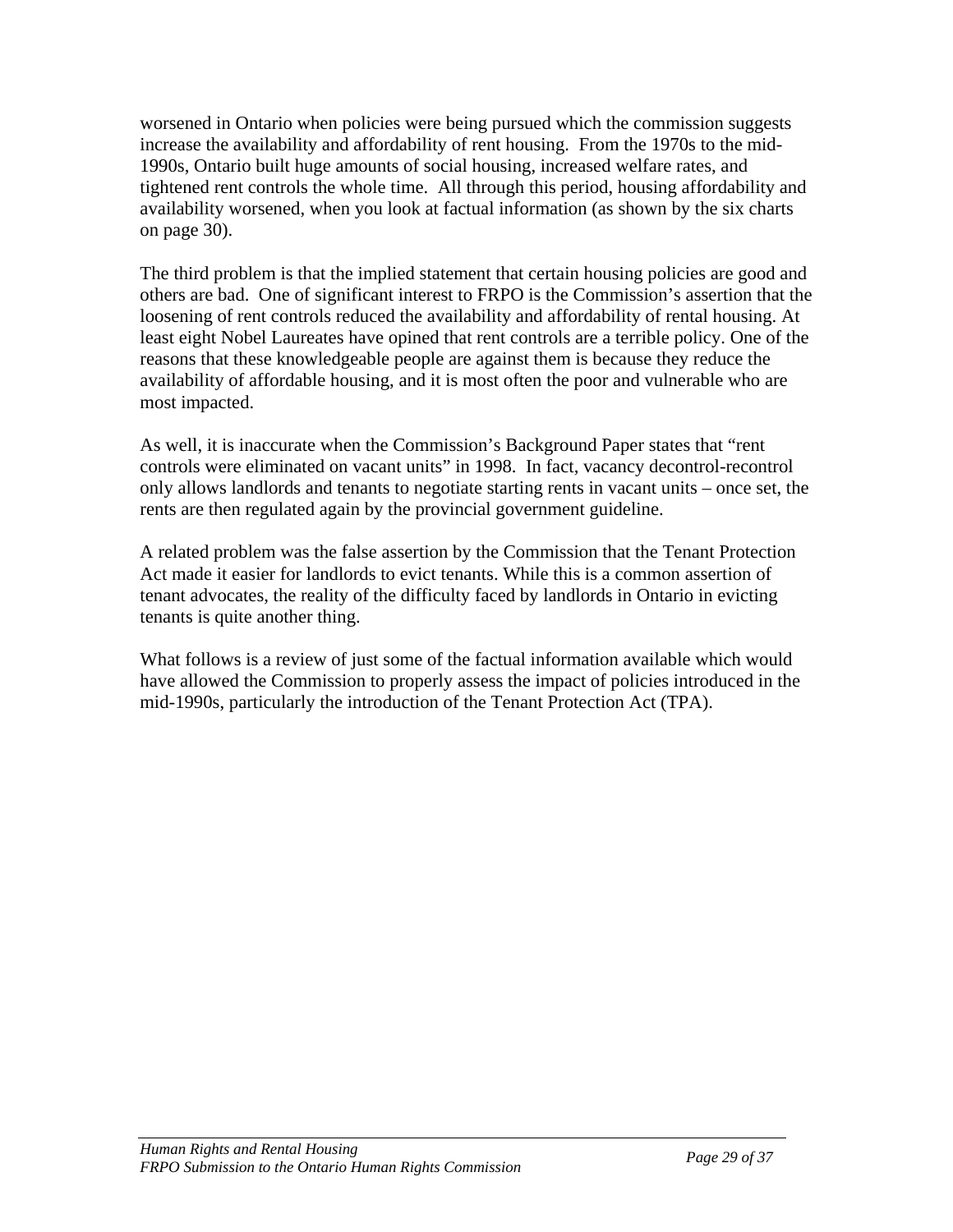

**Renter Households Paying More Than** 

Source: Statistics Canada Census, various years



#### **Renter Households Paying More Than 50% of Income in Rent, Ontario**



<sup>1971</sup> estimated based on Miron & Cullingworth (1983)









#### Average Rent Vs. Lowest Quintile Family Per Capita Income, Ontario

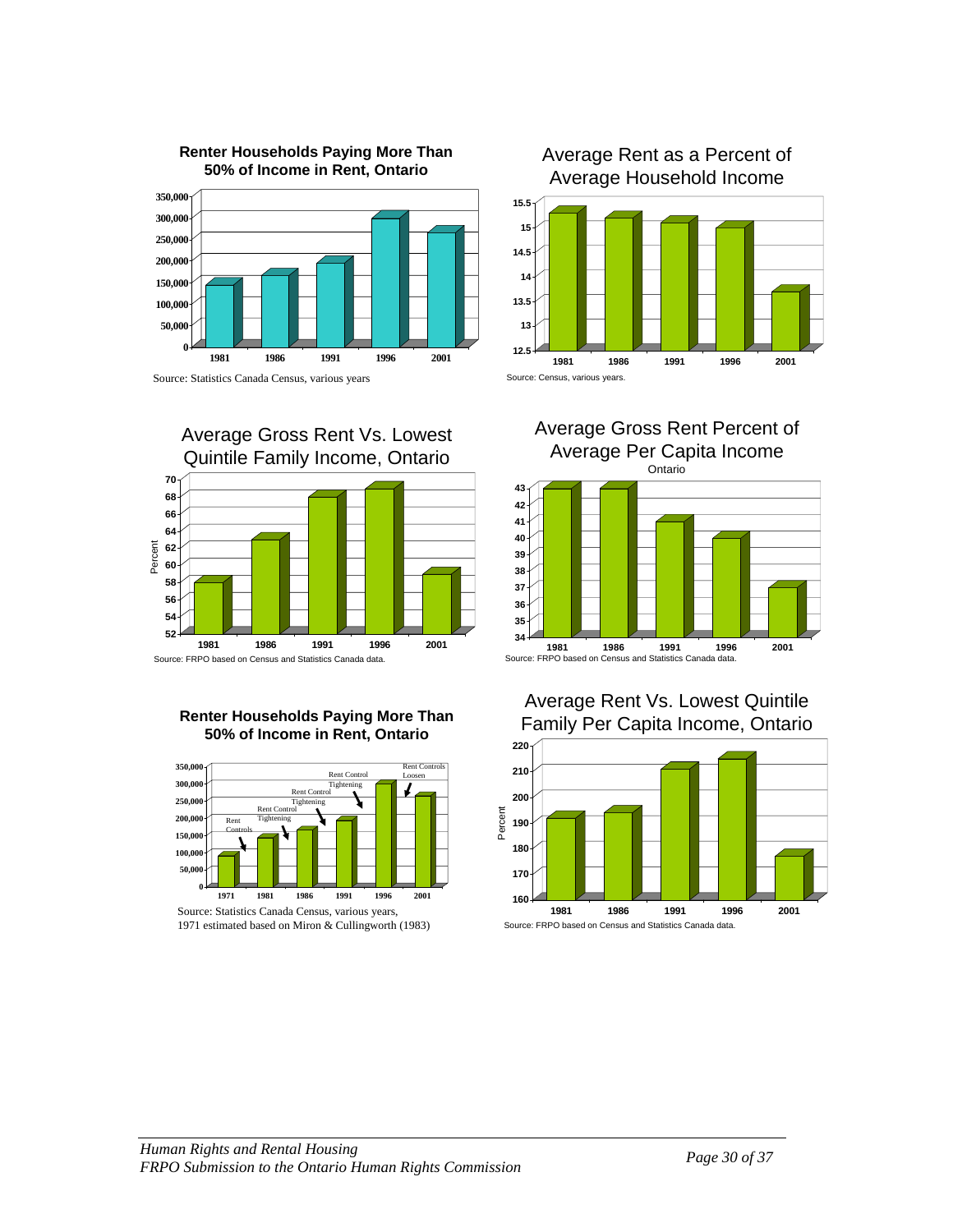### *The Ten ant Protection Act Improved Rent Conditions*

Recent r ental market reports published by CMHC have clearly shown that rents in Ontario have fallen in real terms and when adjusted for inflation are now at early 1990's levels. The introduction of the *Tenant Protection Act, 1998*, which eliminated rent controls on vacant units, was actually followed with the smallest rate of rent increases compared to the two previous legislative regimes with more rigid rent control (the *Rent Control Act, 1993*, and *Residential Rent Regulation Act, 1988*), as shown in Chart 5.

#### **Chart 5**



inflation and less than salaries and wages over the past year. CMHC data also shows that real rents have been falling for several years now. According to the most recent CMHC annual Rental Market Survey, rents rose less than

## *The Current State of the Rental Market*

The Commission's Background Paper overlooked some of the major positive trends in today's rental housing market that are creating ideal housing conditions for renters and lower-income households.

#### *Rents are decreasing in real terms*

falling in real terms in major centres such as Toronto. It is hard to believe that the Commission would attempt to argue that rent increases are unreasonable by reaching back over seven years to find an example of a rent increase that exceeded inflation, using the 1999-2000 example. Since then, rents have failed to keep up with inflation, as landlords have struggled to recover escalating operating and capital costs in a more competitive market. Chart 6 below illustrates the cumulative percentage change in rents compared to inflation for an average 2-bedroom apartment for both Ontario and Toronto since that time period. Reforms introduced by the *Tenant Protection Act, 1998,* have now resulted in rents being kept far below the provincial annual rent guideline and, according to CMHC, are actually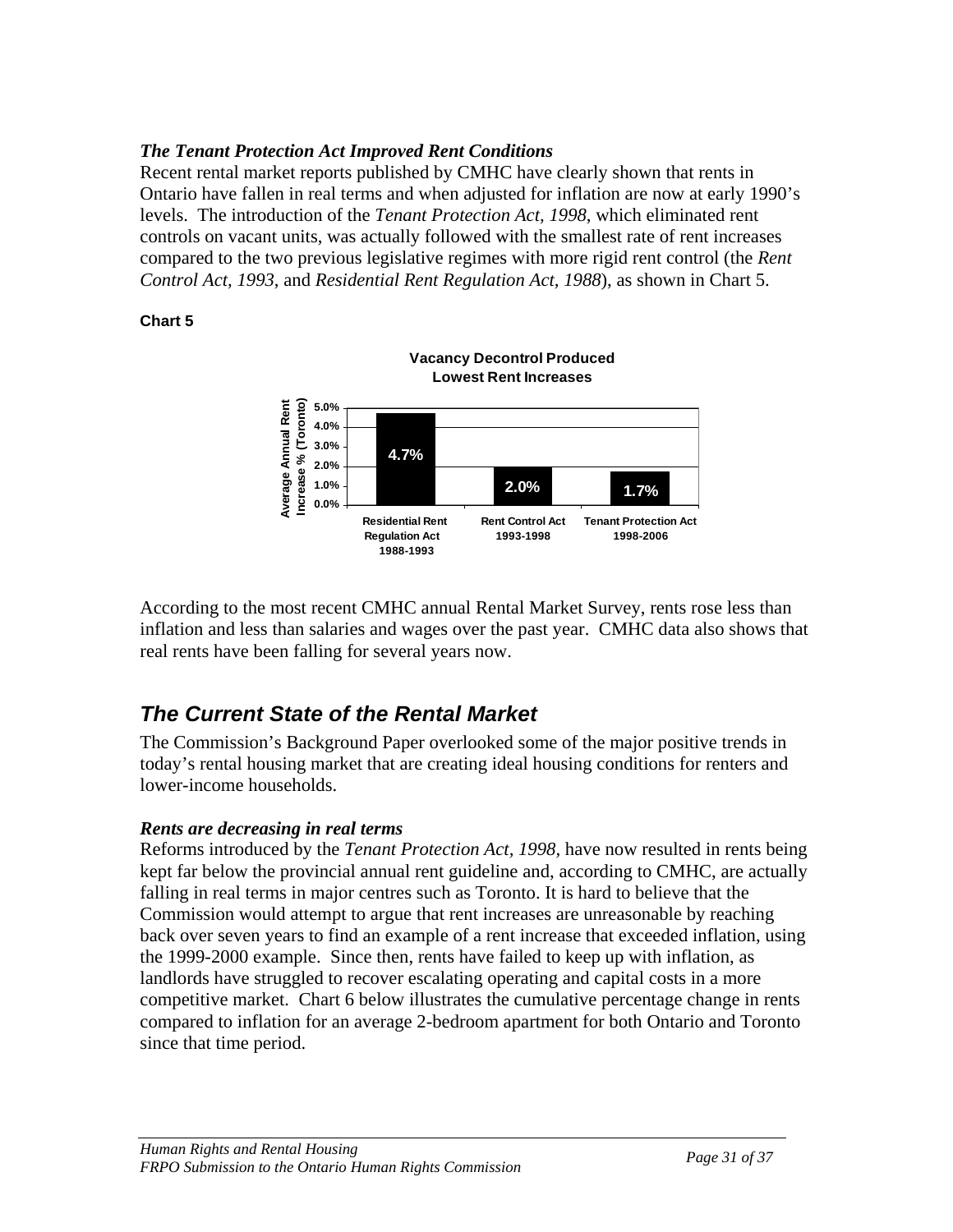

**5-Year Cumulative Percentage Increase 2001-2006**



Source: CMHC Housing Observer, 2006

CMHC data reveals that for the most recent five-year period, rent increases have been only half the rate of inflation for the average Ontario 2-bedroom unit, while in Toronto rents have been virtually frozen, even decreasing in nominal dollars from 2002 to 2003 (dropping from \$1047 to \$1040 per month) and not changing at all from 2004 to 2005 (remaining at \$1052 year over year). In real inflation-adjusted terms, rents in Toronto have been decreasing since 2002 (see Chart 7).



Real Rents in Toronto, All Units

#### **Chart 7 Rents continue to fall in real terms**

#### *Vacancy rates are at 30-year historical highs*

Few indicators of the positive market trends favouring renters are as evident as the historically high apartment vacancy rates that have remained a fixture in the rental housing sector for the past four and a half years. While the Commission's Background Paper recognized the trend of higher vacancy rates, the significance of this posi tive pattern cannot be overstated, or its importance to more vulnerable households.

3.7% since 2003 (see Chart 8, below). The four and a half year average in major cities such as Toronto is even higher, at 3.8%. After over thirty years of never exceeding 3%, provincial vacancy rates have averaged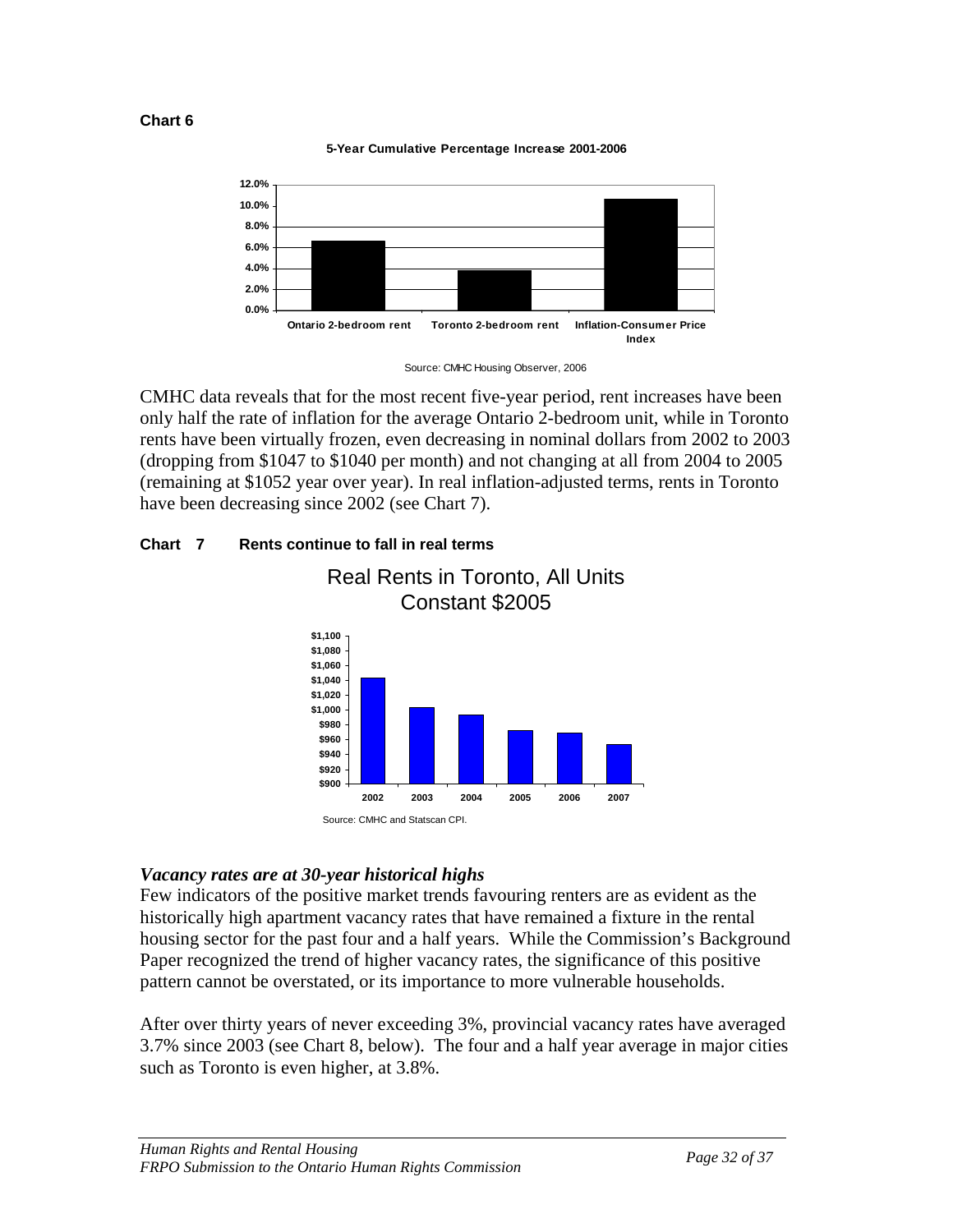#### **Chart 8**

#### **Ontario Residential Rental Vacancy Rates**



Vacancies are at historical highs: The past 4 years are higher than any of the past 35

#### *The most affordable units are the most available*

Simply referring to average vacancy rates (although they remain historically high) is also misleading, since in large cities such as Toronto, the vacancy rate for the most affordable units is often higher than the average rate. In 2006, the vacancy rate for the average rental unit priced at \$699 per month or less was 5.2%, compared to Toronto's average vacancy rate of 3.2%. This means more than one out of every twenty of the most affordable apartment units is vacant. The following Chart 9 offers concrete evidence of the improved choice and supply for lower-income tenants in the rental market.

## Chart 9



The above two sections demonstrate one of the major benefits of introducing the Tenant Protection Act was to get rid of the chronic low vacancy problem that troubled Ontario's major centers for decades. This is one of the reasons that so many economists and Nobel Laureates have been against rent controls: the chronic low vacancy rates reduce the availability of affordable housing for low income households – they cannot access the market when rent controls get introduced. Since ensuring fair access to rental housing is a priority for the Commission, it is surprising to FRPO to see that the Commission is still prepared to opine that rent controls help improve the availability of affordable housing.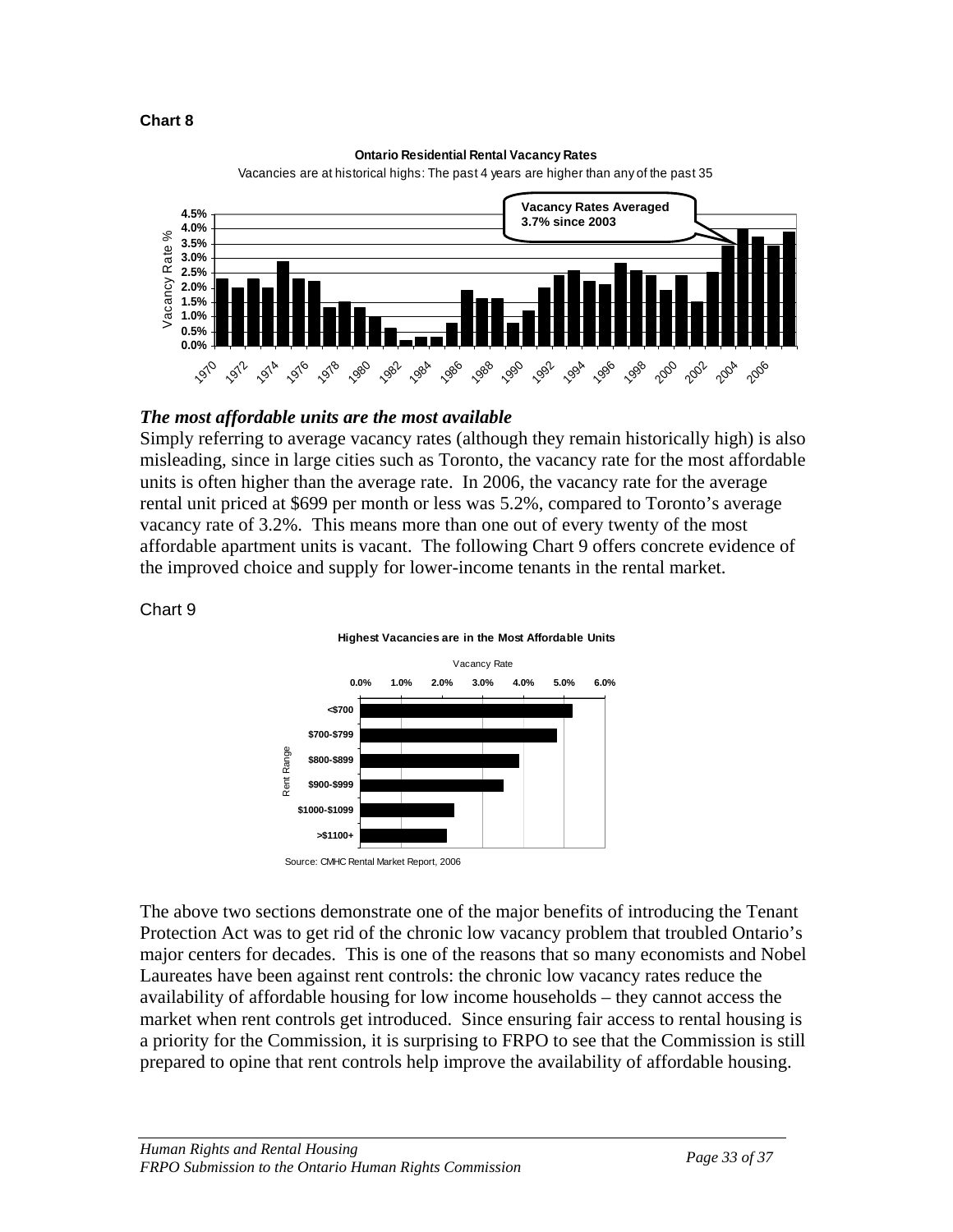#### **Supply** and Quality are Improving

The Commission's background paper expresses a concern that "discrimination against suited to tenant households. Another positive effect of the elimination of rent controls on tenants is exacerbated by an inadequate rental housing supply". In Ontario, however, rental market data suggests that affordability, choice and supply conditions are ideally vacant units was the increased confidence of the industry in their ability to run viable businesses.

The consequence was investment of much needed dollars into repairs, upgrades and new showing the steady increase in annual rental starts across Ontario since rent control on rental housing supply. The resulting positive trend is illustrated by Chart 10 below, vacant units was eliminated in 1998.

#### Chart 10

**Ontario Rental Starts - Past Ten Years**



Source: CMHC Canadian Housing Observer 2005; CHS Residential Building Activity, Apr 2006; CMHC Housing Now , Ontario Region 1Q 2007

Recent experience in Ontario has shown that forward looking housing policies can Reforms introduced in the late 1990's have brought enhanced competition and customer identify the conditions that have fostered today's positive market conditions and perhaps provide measurable benefits to the ability of tenants to access and afford housing. choice back into the private rental market. The Commission should work to properly advocate in support of housing policies that ensure a continuation of current trends. We strongly encourage the Commission to closely examine *recent* rental market data to properly assess conditions facing tenants today.

#### *Eviction Has Become More Difficult in Ontario*

The TPA resulted in enhanced abilities of nonrepresentations at tribunal hearings, move to tenants were generally given the benefit of the paying tenants to dispute evictions, make set aside default orders and obtain reviews of orders. Under the *Tenant Protection Act*, doubt at hearings. As a result of the Act, it is more difficult for landlords in Ontario to evict

How many days does it typically take for a rental owner to evict a tenant who refuses to pay rent

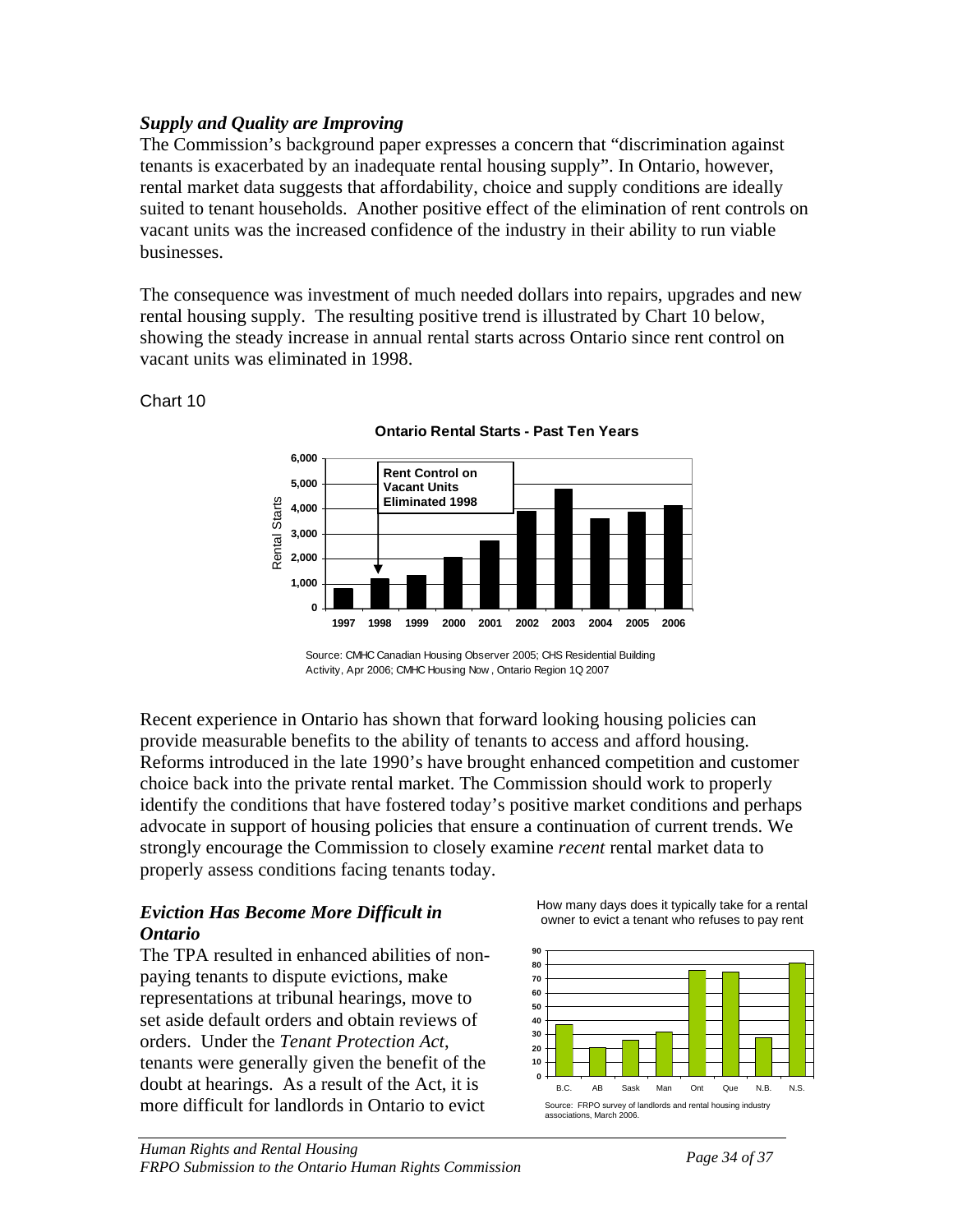non-paying or destructive tenants, compared to any other province. In Ontario it t akes a landlord an average of 75 days (with financial losses of over \$3,000) to terminate the tenancy of a non-paying tenant. This compares to a time period of between 20 and 30 days typically found in most other provinces. The new *Residential Tenancies Act, 2006*, has offered substantially improved protections and rent abatement benefits to tenants and has harmed the ability of landlords to terminate a tenancy in cases in non-payment.

## *Issues Related to Rental Housing Affordability*

### *ffordability for low-income tenant households has improved A*

Renters as a group are not becoming poorer or finding housing less affordable. In fact the opposite is occurring, so much so that more renter households than ever have been able to now purchase homes as opposed to renting. This important fact was also pointed out by CMHC in their December 2006 Rental Market Survey, noting that one factor that contributed to the drop in the real incomes of renters was the movement in the late 1990s of large numbers of relatively affluent households out of rental units into homeownership.

### *rends in Tenants' Incomes Driven by Declining Percentage of Ontarians Who Rent T*

steadily declining for some time, leading to a resulting decline in average tenant incomes When considering factors affecting affordability for tenants, the Commission should give consideration to the fact that the percentage of Ontario households who rent has been as more affluent renter households opt for homeownership. In fact, the improved ability of tenants to choose homeownership resulted in a total decline of over 40,000 renter households between 1996 and 2001 (see Chart 9, below).

#### **Chart 9**



One way for the Commission to better assess affordability conditions for tenants is to consider rents compared to household incomes. When considering these factors, one of and 1996, but has since improved significantly. One measure is the total number of renter increasing in number by over 100,000 between 1991 and 1996, the total number of renter the most noticeable trends was that affordability for tenants deteriorated between 1991 households in Ontario who are paying more than 50% of their income in rent. After